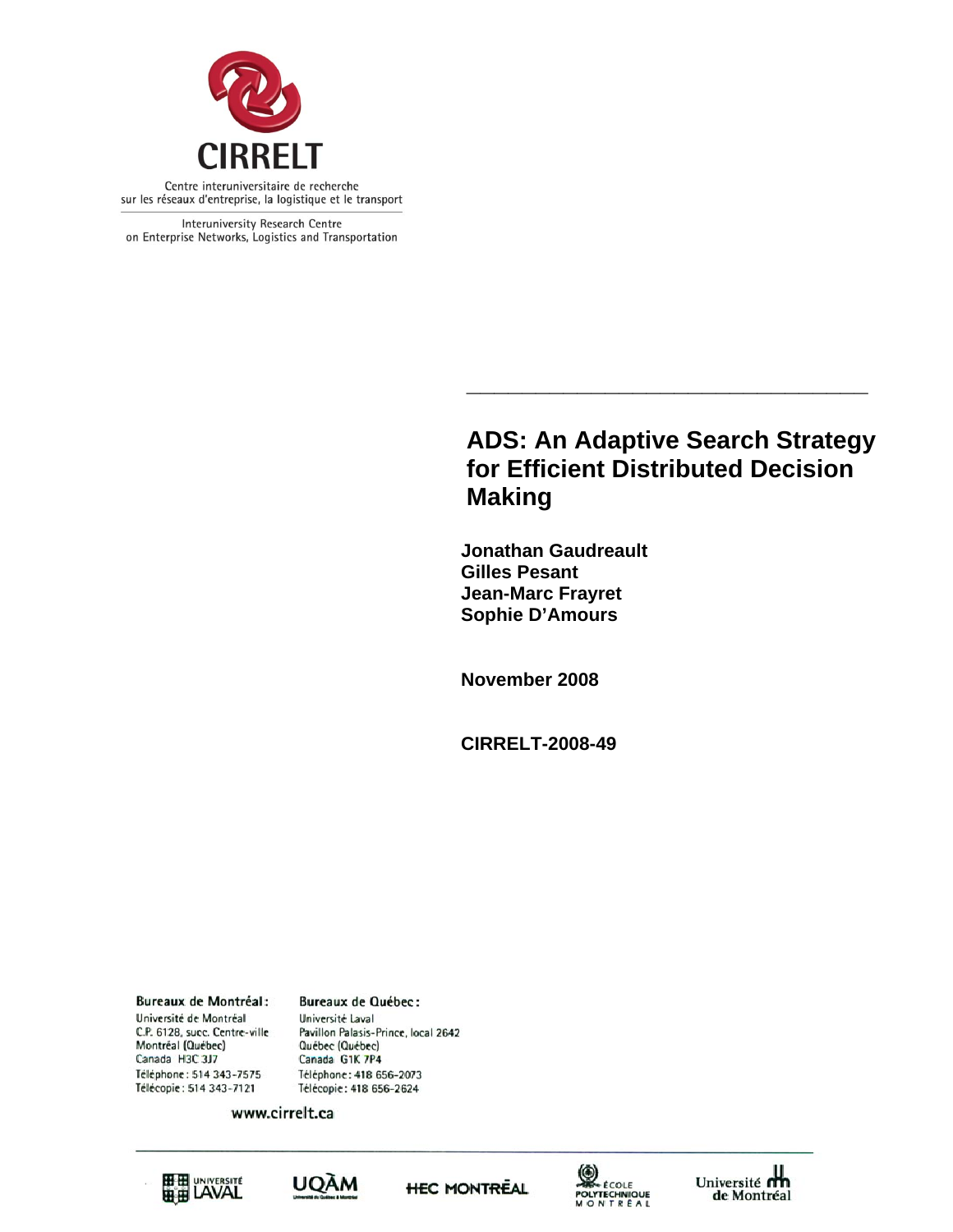# **ADS: An Adaptive Search Strategy for Efficient Distributed Decision Making**

## Jonathan Gaudreault<sup>1,2,\*</sup>, Gilles Pesant<sup>1,3</sup>, Jean-Marc Frayret<sup>1,3</sup>, Sophie D'Amours<sup>1,2</sup>

<sup>1</sup> Interuniversity Research Centre on Enterprise Networks, Logistics and Transportation (CIRRELT)

<sup>3</sup> Mathematics and Industrial Engineering Department, École Polytechnique de Montréal, C.P. 6079, succursale Centre-ville, Montréal, Canada H3C 3A7

**Abstract.** This paper concerns distributed decision-making in hierarchical settings. For this class of problems, the coordination space can be naturally modeled as a tree. A collective of agents can thus perform a distributed tree search in order to coordinate. Previous results have shown that search strategies based on discrepancies (e.g. LDS) can be adapted to a distributed context. They are more effective than chronological backtracking in such setting. In this paper we introduce ADS, an adaptive backtracking strategy based on the analysis of discrepancies. It enables the agents to collectively and dynamically learn which areas of the tree are most promising in order to visit them first. We evaluated the method using a real coordination problem in an industrial supply chain. This makes it possible for the team of agents to obtain high-quality solutions much more quickly than with previous methods.

**Keywords**. Supply chain coordination, multi-agent, distributed search, discrepancy, adaptive.

**Acknowledgements.** This work was funded by the FORAC Research Consortium and the Natural Sciences and Engineering Research Council of Canada (NSERC).

Results and views expressed in this publication are the sole responsibility of the authors and do not necessarily reflect those of CIRRELT.

Les résultats et opinions contenus dans cette publication ne reflètent pas nécessairement la position du CIRRELT et n'engagent pas sa responsabilité.

**\_\_\_\_\_\_\_\_\_\_\_\_\_\_\_\_\_\_\_\_\_\_\_\_\_\_\_\_\_**

<sup>&</sup>lt;sup>2</sup> Département de génie mécanique, Pavillon Adrien-Pouliot, Université Laval, Québec, Canada G1K 7P4

<sup>\*</sup> Corresponding author: Jonathan.Gaudreault@cirrelt.ca

Dépôt légal – Bibliothèque et Archives nationales du Québec, Bibliothèque et Archives Canada, 2008

<sup>©</sup> Copyright Gaudreault, Pesant, Frayret, D'Amours and CIRRELT, 2008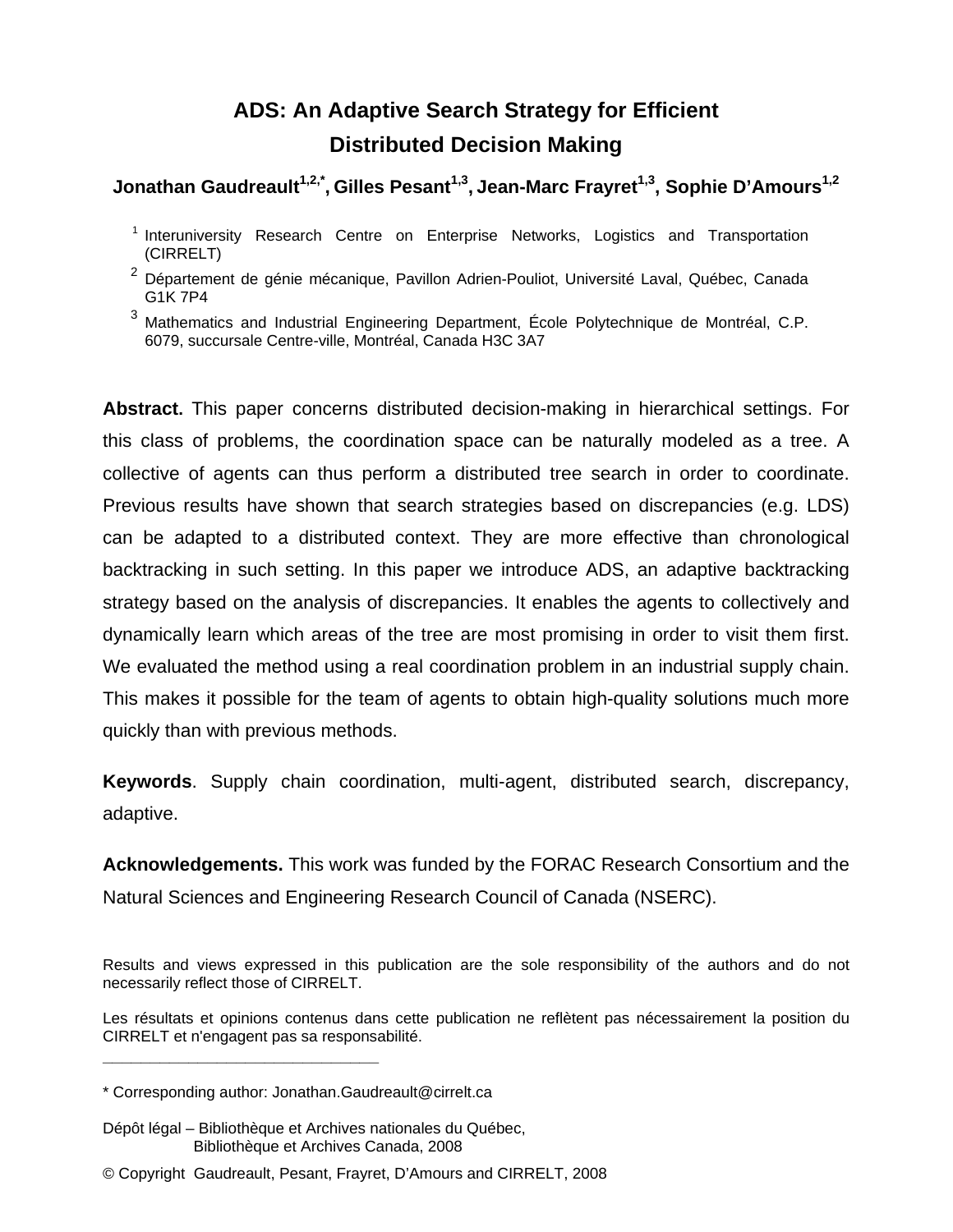## **1 Introduction**

Within the scope of this paper, we are interested in multiagent coordination in hierarchical settings. These are distributed optimization problems showing the following characteristics: (1) the global problem is naturally decomposed into subproblems, (2) there exists a sequence defined *a priori* in which the subproblems must be solved, (3) various agents are responsible for the subproblems, and (4) each subproblem is defined according to the solutions adopted for the preceding subproblems. Schneeweiss describes many such problems in [1]. *Organizational Distributed Decision Making* and *Supply Chain Coordination* are among the main application domains.

In such a context, the capacity of a team of agents to identify good solutions is related to the coordination mechanism used. The most commonly used mechanisms can be described as heuristics. The best known are certainly *upstream planning* and other related approaches [2]: subproblems are solved one after another, according to the predefined sequence. By doing so, agents obtain one and only one solution that may not be optimal from a global point of view.

In an optimization context, it is advisable to consider several alternative solutions. To this end, the coordination space can be modeled as a tree [3]. A team of agents can thus perform a distributed tree search in order to coordinate. The capacity of the team to find high-quality solutions quickly depends on the search strategy used. Section 2 provides more details on this concept.

In the present work, we put forward the hypothesis that there exist backtracking strategies that are particularly effective in a situation of hierarchical distributed problems. Section 3 introduces an adaptive search strategy called ADS. During the search process, agents collectively and dynamically identify the most promising areas of the tree in order to explore them first. This allows agents to systematically search the solution space (thus looking for the optimal solution) but aims at producing good solutions in a short amount of time. The algorithm is evaluated (Section 4) on a real coordination problem in an industrial supply chain, and for synthetic problems in order to allow more general conclusions. Finally, Section 5 situates our approach in relation to others that use related techniques, but in the context of classical global optimization.

## **2 Background**

## *2.1 Distributed Decision Making in a Hierarchical Context*

Figure 1 illustrates a coordination problem in the context of a supply chain. The protagonists (agents) are faced with a common optimization problem. The cooperation of each facility is needed to produce and deliver the products ordered by external customers. However, different alternatives are possible regarding the parts to use, the manufacturing processes to follow, the scheduling of operations and the choice of transportation. Therefore, supply chain partners must coordinate their local decisions (e.g. what to do, where and when), with the common objective of delivering the products ordered by an external customer with the least possible delay. This can be referred to as *collaborative production planning* (see [4]) or the *supply chain coordination problem* [5].



Figure 1. Product flow for a simple supply chain

The general assignment of responsibilities to agents and the decomposition of the overall problem into subproblems are usually determined by the business context or by a long-term agreement in force in the industry. This decomposition can be illustrated using a workflow diagram. As an example, Figure 2 illustrates the application of a mechanism based on the exchange of demand plans and supply plans to the preceding case. This mechanism is called *two-phase planning* [6]. Each unit is responsible for establishing two things: an ideal demand plan for raw material, and the actual production plan, produced once the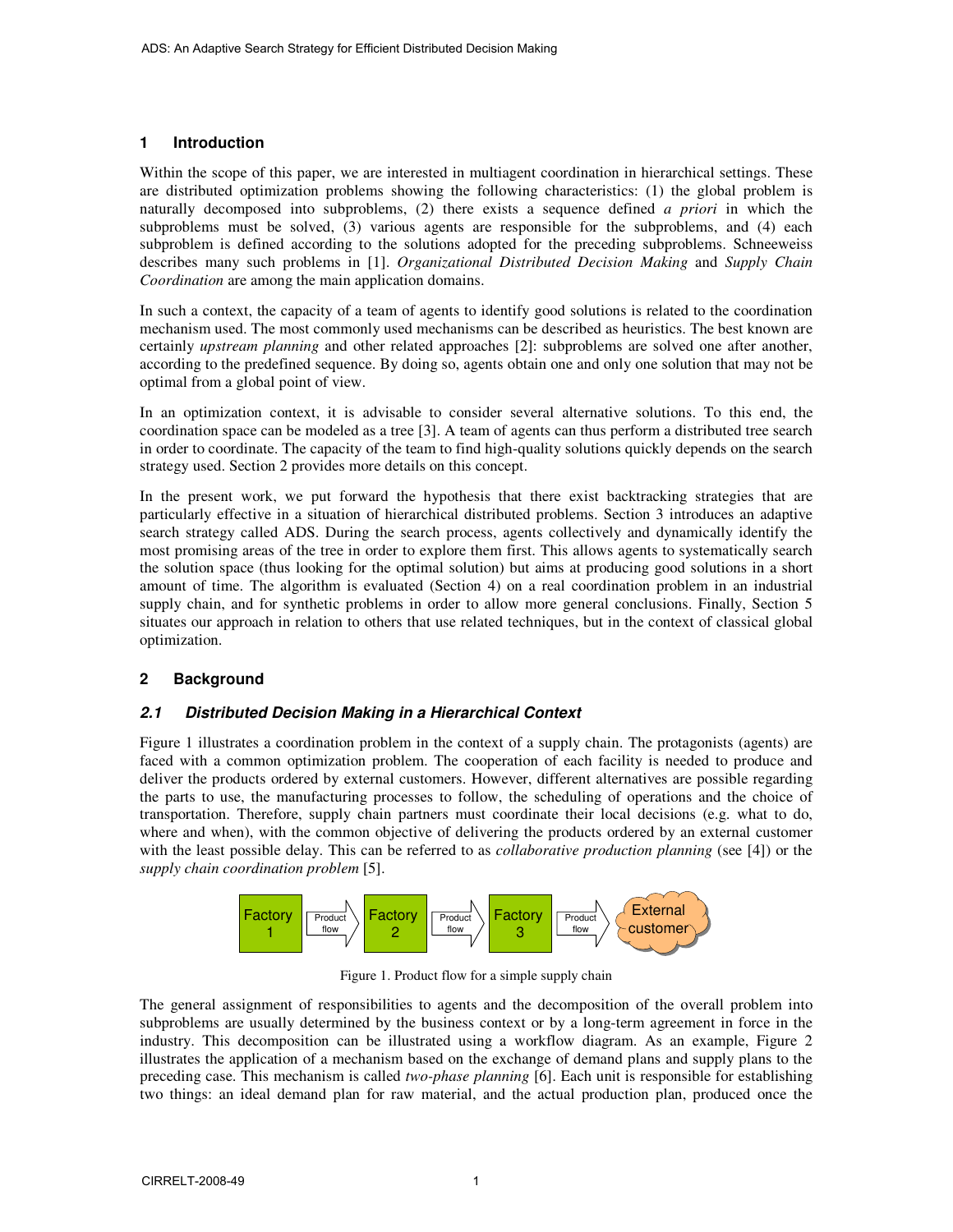"answer" from the supplier is received. The sequence according to which agents intervene is shown in Figure 2. Because there are more subproblems than agents, here the term *hierarchy* refers to the sequence of subproblems, rather than a sequence of agents.



Figure 2. *Two-phase planning* protocol as coordination mechanism for the previous supply chain

In [1], Schneeweiss describes a general framework in order to model these kinds of problem hierarchies. According to this framework, the decision taken at a given level (*top*) is interpreted by the following level (*bottom*) as a parameter of the subproblem *bottom*. Stated otherwise, the subproblem *bottom* is defined as a function of the *top* decision. This can be generalized for situations with more than two subproblems. The subproblems are solved sequentially, from top to bottom, which is termed *upstream planning* [2,7]. This supposes that for each subproblem, the corresponding agent has access to a specific model/algorithm which allows solving the subproblem.

By doing so, the collective considers only one global solution which is unlikely to be optimal. This is why we termed these kinds of approaches *hierarchical coordination heuristics*. Of course, the better the top agent's ability to anticipate the reaction of the bottom agent is, the better the global solution will be (see [8] for a computational study). However, more general coordination mechanisms can be considered.

The following section recalls how hierarchical coordination heuristics can be generalized in order to consider a larger solution space.

## *2.2 Hierarchical Distributed Constraint Optimization (HDCOP)*

The algorithms used in industry to make each local decision usually allow producing alternative solutions [4]. By considering each of these as an alternative proposition for the next agent, we can represent the coordination space as a non-binary tree of fixed depth (see Figure 3) [3].

This tree has one level per type of subproblem. For example, if we want to generalize the *two-phase planning* approach, each level of the tree will correspond to one of the boxes in Figure 2. Each node on a specific level represents an instance of that subproblem type (defined by decisions for previous subproblems). Each arc is an alternative and feasible solution to the subproblem. The number and order of these arcs depend on the local algorithm used by the agent. Each leaf of the tree (i.e., a solution of a subproblem of the last/lower level) is a solution to the global problem.



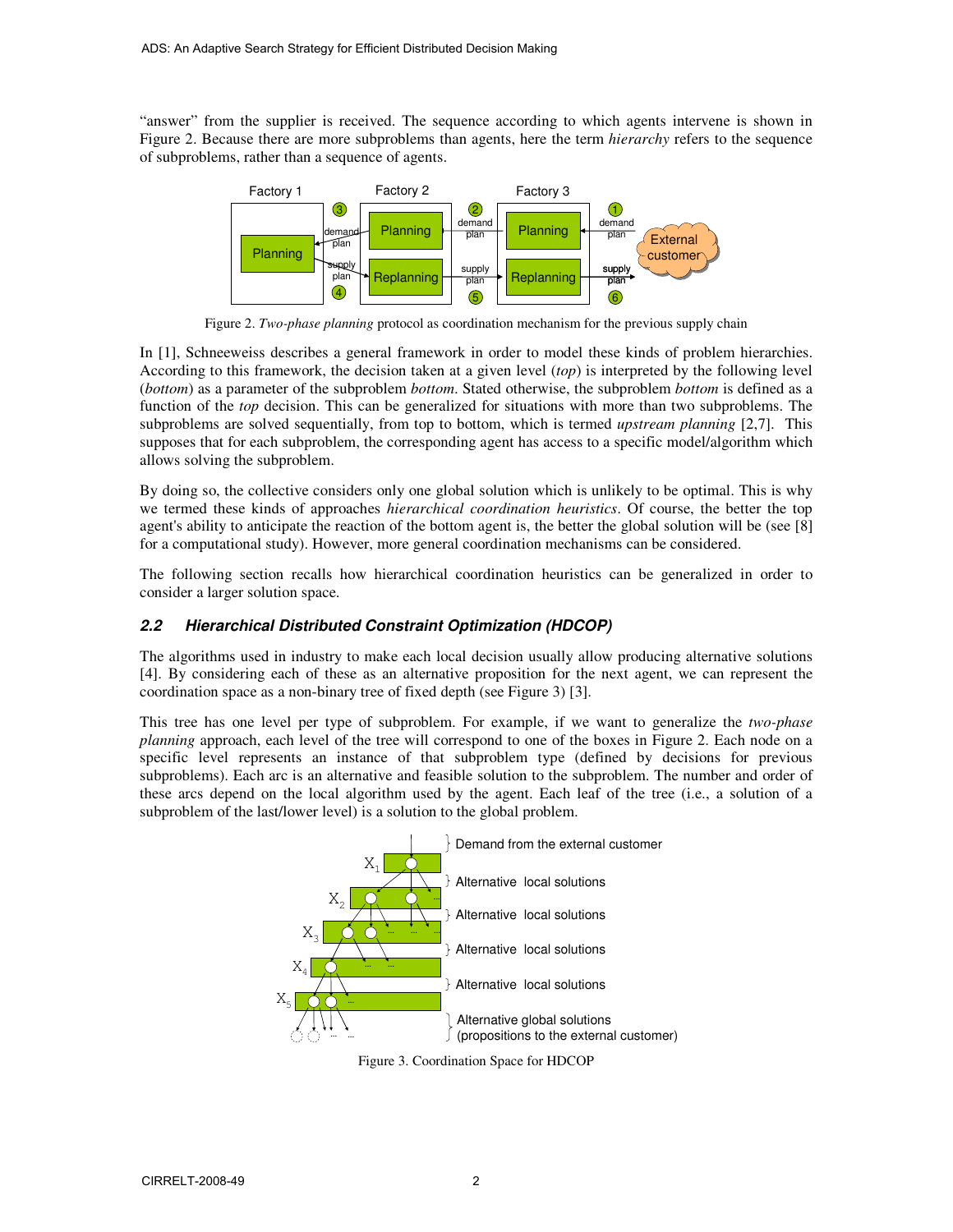The problem is then modeled as a *Hierarchical Distributed Constraint Optimization Problem* (HDCOP). We reproduce here the definition taken from [3]: The global problem is defined by a vector of subproblems:  $X = [X_1, ..., X_M]$ . Each subproblem  $X_i$  comes under the responsibility of an agent  $A(X_i) \in A = \{A_1,..., A_N\}$ . For each subproblem  $X_i$  the agent  $A(X_i)$  has a solver  $S^i$  producing a vector  $S^{\text{!`}}$  of alternative solutions:  $S^{\text{!`}}(X_1) \rightarrow S^{\text{!`}}$  where  $S^{\text{!`}} = \left[S^{\text{!`}}_1, \ldots, S^{\text{!`}}_{|S^{\text{!`}}|}\right]$ . These local solutions are not known *a priori*; they are revealed one after another by the solver. Eventually one gets selected. We will denote it by  $S^{\perp}_{\ast}$ . Agents look for the vector  $\left[S^{\perp}_{\ast},...,S^{\mathbb{M}}_{\ast}\right]$  minimizing an objective function  $\mathcal{F}\left(\left[S^{\perp}_{\ast},...,S^{\mathbb{M}}_{\ast}\right]\right)$ . Each subproblem  $X_i$  is defined by the chosen solutions for the previous subproblems:  $X_i = G^i \left( \left[ S_*^i \middle| 1 \leq j < i \right] \right)$ .

## *2.3 Distributed Search as Coordination Mechanism*

The previous formulation for the coordination problem calls for its optimization using a standard tree search algorithm. Because of the nature of the coordination problem at hand, such an algorithm must satisfy three conditions. First, it must be distributed. Second, it must respect the business relationships between the partners. Finally, it must take into account that the tree is not fully defined *a priori*. That is, (1) the alternative solutions (arcs) of the local subproblems are not known before being produced by the local solver, and (2) the specific instances of each subproblem (node) are not known either, because they depend on the solution obtained for previous subproblems. The tree will therefore be 'revealed' progressively during the search process.

The simplest method for the agents to collectively explore this coordination space is to perform what Hirayama and Yokoo term *Synchronous Branch and Bound* (SyncBB) [9]. Agents solve their subproblems in sequence: the first one solves its subproblem and sends its decision to the second agent, and so on. In the case of a dead-end, or when an agent has considered all of its local solutions, this agent sends a message back to the previous agent, asking for an alternative proposition (this is termed *chronological backtracking*). This backtracking message contains the value of the best solution found so far. It is used during search to 'prune' the tree. The method is said to be *complete*, as it returns the optimal solution if given enough time.



Figure 4. Example of execution trace for SyncBB

#### *2.4 Discrepancy-based Backtracking Policies*

In *centralized* contexts, chronological backtracking is often outperformed by other backtracking strategies, for example those based on the computation of *discrepancies* [10,11] such as *Limited Discrepancy Search* (LDS). The next section describes LDS. We then recall how this idea can be used in a distributed context.

#### *2.4.1 LDS – Discrepancies in Centralized Contexts*

*Limited Discrepancy Search* (LDS) was the first search method based on *discrepancies*. It was developed for *centralized* combinatorial problems and was introduced by Harvey and Ginsberg in [10,12]. The basic idea is based on the observation that for many problems, the leaves of the tree (solutions) do not all have the same expected quality. That is, the expected quality is related to the number of times one branches to the right when going from the root of the tree to that leaf (the *number of discrepancies* of the leaf). Figure 5 shows a simple tree and the number of discrepancies associated to each leaf.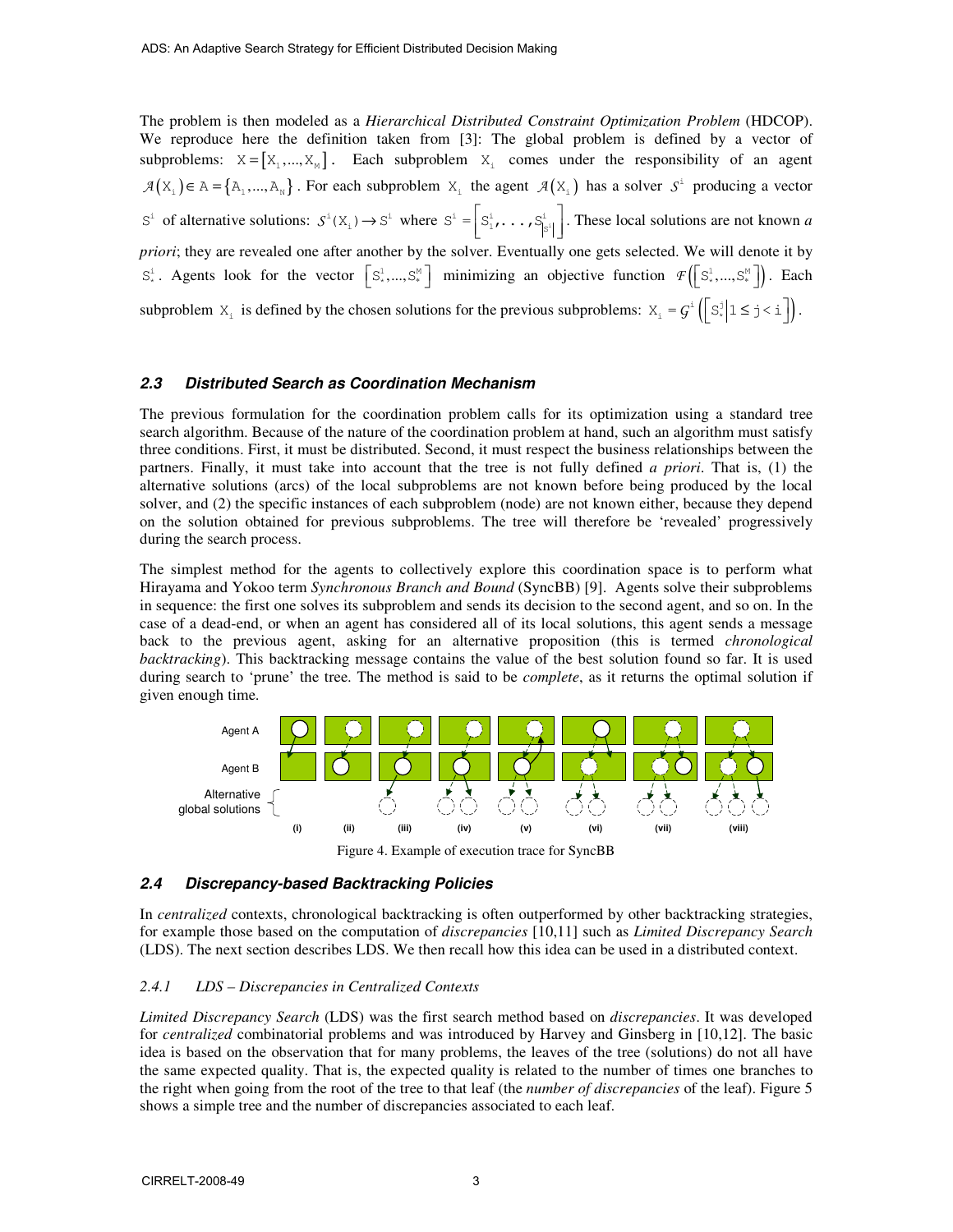

Figure 5. Binary tree (two arcs per node) with the associated number of discrepancies for each leaf. It corresponds to the number of times one branches to the right when going from the root to that leaf (dotted arcs on the figure).

Harvey measured that for many problems the expected quality of a leaf decreases when the number of discrepancies increases [12]. The explanation for this relation is as follows. In most trees, the arcs (alternative local solutions, in our case) are ordered according to a criterion. Therefore, each move 'to the right' is a move against that criterion. Consequently, he proposed an iterative procedure (LDS) that aims to first visit the leaves with fewest discrepancies. Another effect of applying LDS is that the solutions visited in a given period of time will be from more different parts of the tree than those produced using chronological backtracking. For non-binary trees, they proposed to count the discrepancies as follows: the *i*-th arc followed at a given level counts as *i* −1 discrepancies [11].

LDS was introduced as an iterative search procedure, but the same concept is often used to define a backtracking strategy (or policy) to be used within a generic centralized search engine [13]: The number of discrepancies can be computed for any node of the tree, not just for the leaves. When backtracking conditions occur (we encounter a global solution and aim for another) the solver 'backjumps' to the node already visited for which the next unvisited child has the fewest discrepancies.

## *2.4.2 SyncLDS - Discrepancies in Distributed Contexts*

The simplest method for a team of agents to perform a distributed LDS is called SyncLDS [3]. The search is performed in a scheme similar to SyncBB, except that when a global solution is found, the agent detecting that condition sends a message to other agents asking each of them to identify the subproblem/node under its jurisdiction for which the next child has the smallest number of discrepancies. This can be seen as a kind of bid. The agent that detects the need for backtracking gives control to the agent with the smaller bid. The next global solution is reached from that point by solving the remaining sequence of subproblems.

We evaluated this method (SyncLDS) in [3]. It allowed considerable improvement of solution quality and computation time for a distributed supply chain problem in the forest products industry. The following is the main reason why it outperformed SyncBB: Once the first global solution is found, SyncBB tries enumerating every other alternative solution for the last subproblem without considering other options for the previous subproblems. By doing so, it persists in exploring only minor variations of the first global solution. In contrast with this, SyncLDS explores rapidly different areas of the tree.

In the same paper, we proposed another distributed implementation of LDS called MacDS. This implementation allows agents to work concurrently, which speeds up computation. However, in the remainder of this article we will not address the question of concurrency. Emphasis is put on the comparative evaluation of backtracking strategies only.

## **3 Proposed Method: Adaptive Discrepancy-based Search (ADS)**

In the previous section, we recalled that SyncLDS outperforms SyncBB because it allows rapidly visiting different areas of the tree. This leads us to formulate the following hypothesis: If it were possible to identify interesting areas in a dynamic way, and to first concentrate our efforts on them, the effectiveness of the search process would be improved.

In this section, we introduce an adaptive search strategy called ADS. During the search process, agents collectively and dynamically identify the most promising areas of the tree in order to explore them first. It allows agents to systematically search the solution space (thus looking for the optimal solution) but aims at producing good solutions in a short amount of time.

The strategy exploits the fact that the tree is not binary. Since each subproblem (node) has many solutions (arcs), we have to backtrack many times to each node during the search process. Each time we will do so,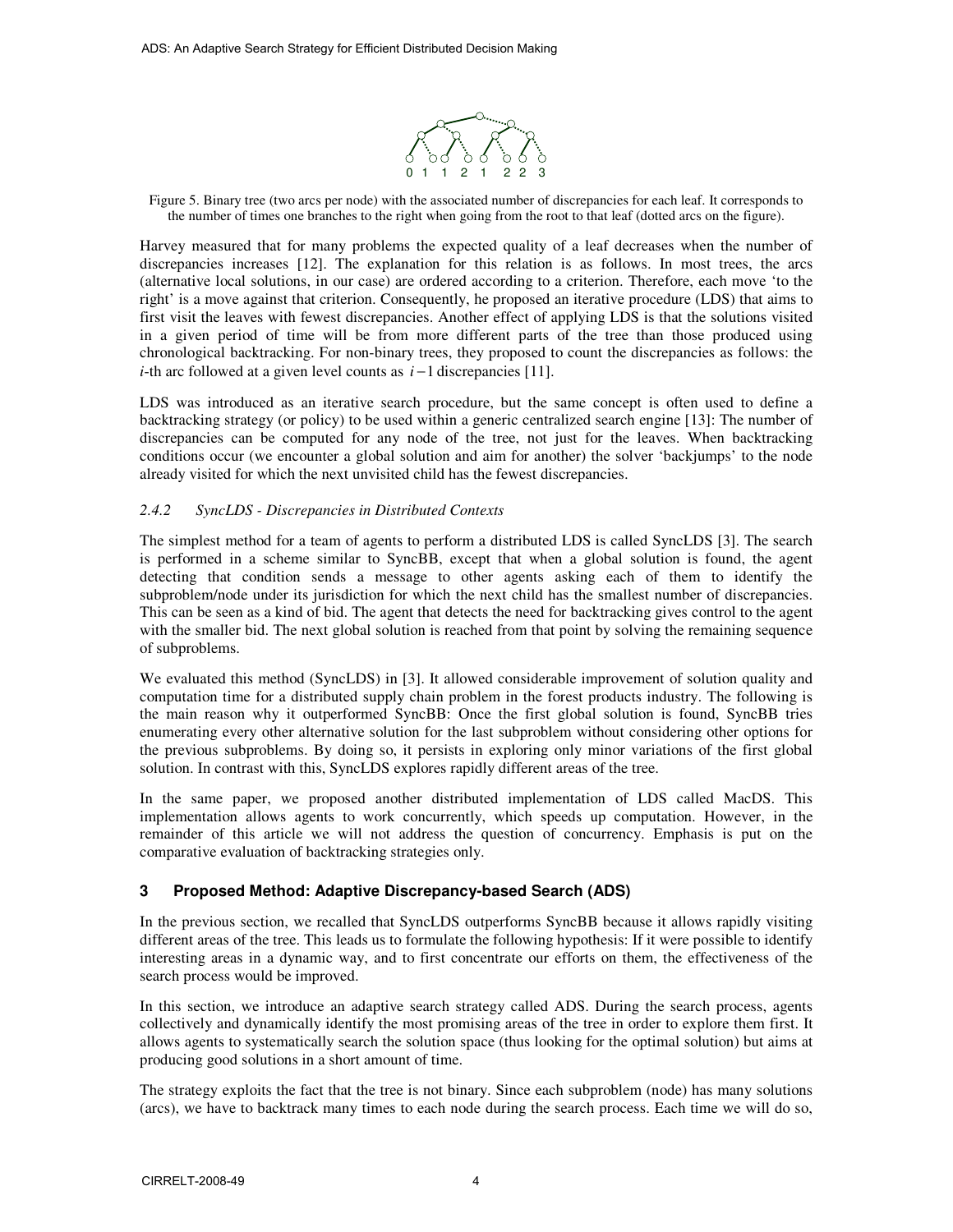we will measure how beneficial it has been to produce an *i*-th solution for the corresponding subproblem (that is, how beneficial it has been to allow an additional discrepancy). We then seek to extrapolate for which node it would be more profitable to produce other local solutions, and how many should be generated before it becomes better to pass on to another node.

The basic concepts are introduced informally in Section 3.1. We will then introduce a model that allows extrapolating the contribution associated to performing an *i*-th discrepancy at a given node (3.2). Finally, we will define a backtracking strategy that uses this information (3.3), and a protocol that allows agents to implement it in a distributed scheme (3.4).

## *3.1 Main Idea*

We will consider a fictive minimization problem represented by a non-binary tree. Figure 6i shows the part of the tree that is known after reaching the first global solution. Let us suppose this solution's quality (as measured by the objective function) is equal to 1.0. At that moment, three nodes are candidates for backtracking (**a**, **b** and **c**). Backtracking to any of them would lead to a new global solution having a number of discrepancies equal to 1. If we were to apply an LDS policy, we would not have a preference for any of them. Let us suppose we backtrack to each of them in turn. We then get three new solutions of quality 1.2, 0.6 and 0.9 (subfigure ii).

We now have 6 nodes (a to f) that are candidates for backtracking<sup>1</sup>. Again, these nodes are of equal interest from the point of view of an LDS policy (each would lead to a leaf having 2 discrepancies). However, we can see that for node **c**, the second arc led us to a leaf for which the solution quality is worse than for the first arc  $(1.2 > 1.0)$ . For node **b**, the second arc produces an improvement of 0.4  $(1.0 - 0.6)$ . For node **a**, the improvement is  $0.1$   $(1.0 - 0.9)$ .

In short, although nodes **a**, **b** and **c** are equally appealing from an LDS point of view, when considering recent history it seems more interesting to produce a third solution from node **b**. As for nodes **d**, **e** and **f**, we have no information available but they could lead to promising areas. We thus have to make a choice between exploiting available information (and choosing node **b**) or exploring new areas. The following sections develop this idea.



Figure 6. Illustrating the main idea

## *3.2 Extrapolate the Effect of Performing an i-th Discrepancy at a Given Node*

Let us suppose that a search is in progress. An *i*-th global solution has just been found and we need to backtrack in order to explore alternative solutions. Let *nodeList* be the list of nodes *node* that are candidates for backtracking (i.e. nodes for which there are unexplored local solutions for their local subproblems). For each *node*  $\in$  *nodeList*, we will denote by *n* the number of local solutions already

<sup>&</sup>lt;sup>1</sup> Nodes **a**, **b** and **c** are still candidates since the tree is non binary (there are more than two solutions for each subproblem)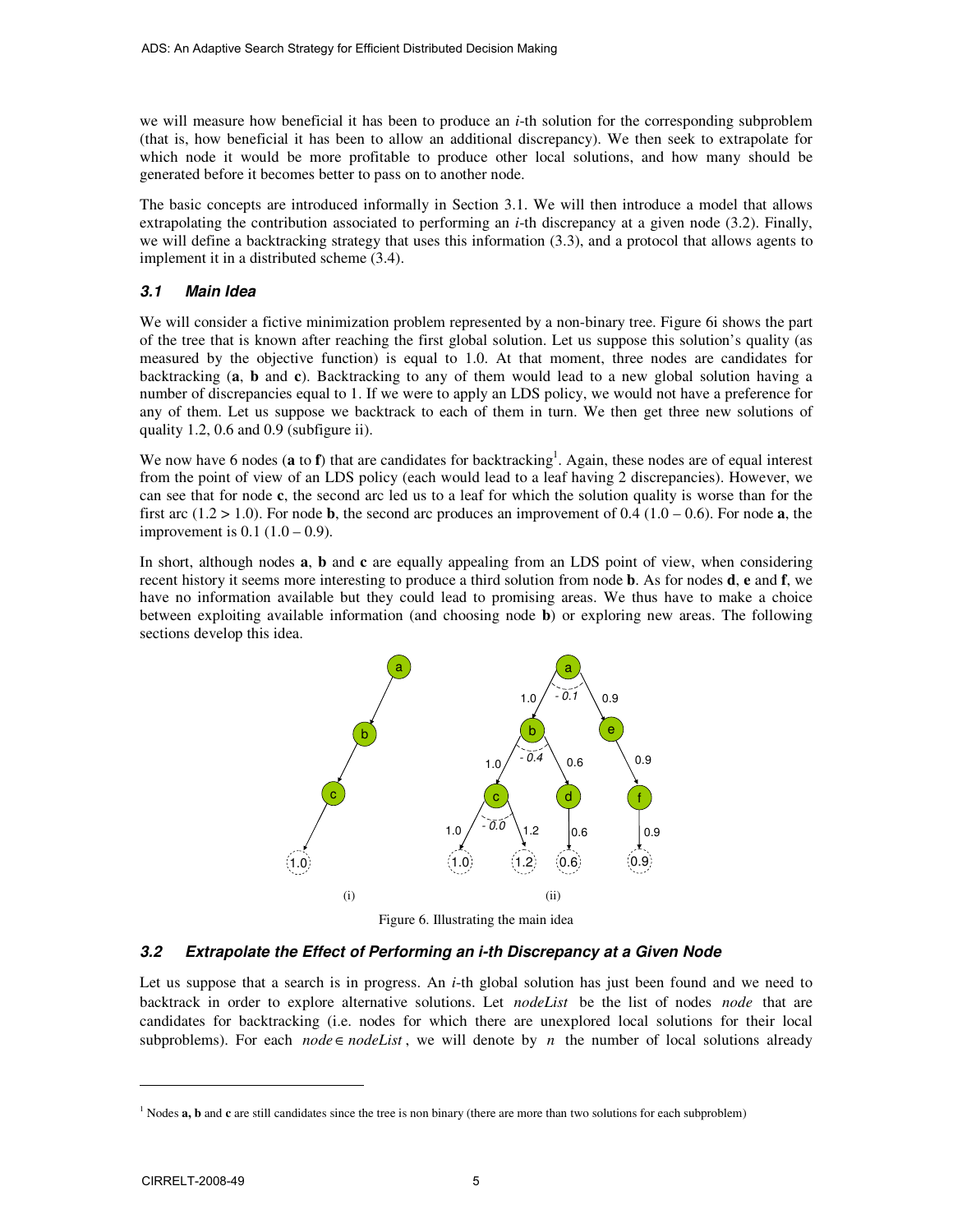explored (i.e. number of arcs exiting from this nodes already explored). We will define the following terms in the context of a specific *node* :

**Definition 1:** Child  $(i)$  corresponds to the node headed by the *i*-th arc of *node*. It is defined for  $i = 0...n-1$ . Child (*i*) may be a leaf or an internal node. As an example, on Figure 6ii, for node **b** we have  $n = 2$ , Child (0) corresponds to node **c** and Child (1) to node **d**.

**Definition 2**: NextLeaf  $(i)$  corresponds to the first leaf we would encounter performing a depth-first search in the subtree having Child  $(i)$  as its root. If Child  $(i)$  is a leaf, then NextLeaf  $(i)$  returns this leaf. Otherwise we have Leaf  $(i)$  := Child  $(i)$ . NextLeaf  $(0)$ .

**Definition 3 :** ArcValue( $i$ ) corresponds to the quality of the first global solution that can be reached by following arc *i*. That is  $ArcValue(i) := NextLeaf(i)$ . *score*.

As an example, each arc on Figure 6ii is labeled by its value. One might use other definitions for ArcValue( ) (e.g. best solution in the subtree). However, the definition we proposed has the following advantage. Each time we backtrack to a node, we can measure the quality of the followed arc as soon we reach the next leaf (that is before the next backtrack) and this value remains unchanged for the rest of the search, which limits model updates.

**Definition 4 :**  $bestToDate[$  ] is a vector of size *n* such as  $bestToDate[i] = \min_{j=0}^{\infty} ArcValue(i)$ *i*  $bestToDate[i] = \min_{j=0}$  ArcValue(*i*).

Figure 7 illustrates the relationship between ArcValue( ) and *bestToDate*[ ] . It shows a node for which  $n = 4$  (subfigure i). Each arc  $i = 0...3$  is labeled by its value ArcValue(*i*). Subfigure ii illustrates the apparent difficulty of extrapolating a value for ArcValue  $(4)$ . In contrast, *bestToDate* [ ] is monotonic nonincreasing (iii). It seems easier to extrapolate a value for *bestToDate*[4].



Figure 7. Relation between ArcValue( ) and *bestToDate*[ ]

**Definition 5:** F( ). We will suppose a continuous function  $F(\mathbb{R}^+) \to \mathbb{R}^+$  that approximates *bestToDate*[ ]. It will be generated by an algorithm A( ), using the already known value for *bestToDate*  $[ ]$ . Formally, A  $($  *bestToDate*  $[0...n-1]$   $) \rightarrow (F(\mathbb{R}^+) \rightarrow \mathbb{R}^+ )$ .

Our principal concern is not to find a function which explains well the values in the known range, but rather to extrapolate a new one outside the known range. Generally, extrapolation represents an additional challenge in comparison to interpolation (generation of new points inside the range) [14]. However, considering our definition for *bestToDate*[ ] , algorithm A( ) can limit itself considering only monotonic functions. For example, if one puts forward the hypothesis that *bestToDate*[ ] decreases from its initial value (ArcValue(0)) by a constant rate  $\beta$  until it reaches an inferior limit  $\alpha$ , algorithm A() must then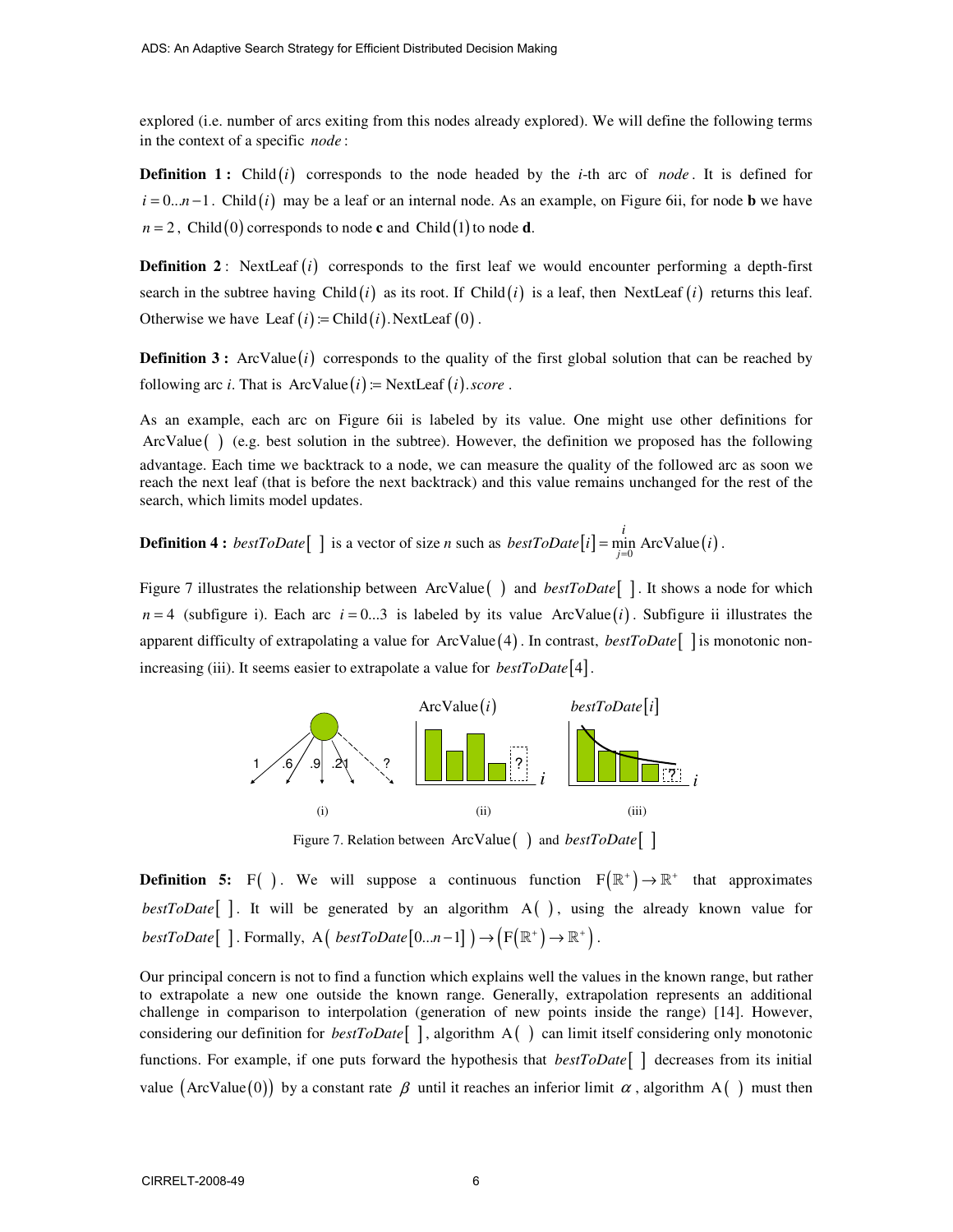produce a function with the following form:  $F(i) = (ArcValue(0) - \alpha) e^{-\beta i} + \alpha$ . Figure 8 illustrates this situation. The role of algorithm A() is then to estimate the value of parameters  $\alpha$  and  $\beta$  for a given node. This could be done, for example, by achieving a least squares curve fitting with the *Gauss-Newton Algorithm* or the *Levenberg-Marquardt Algorithm* [14,15].



Figure 8. A first model for function  $F(i)$ 

**Definition 6 :** *improvement*[ ]. Let us consider a node and two of its consecutive arcs, *i* −1 and *i* . They respectively lead to leaves having quality  $arcValue[i-1]$  and  $arcValue[i]$ . The value of *improvement* [*i*] corresponds to the improvement effected at the level of *bestToDate*[ ] :

$$
improvement[i] = bestToDate[i-1] - bestToDate[i]
$$

**Definition 7:** Improvement  $\left( \cdot \right)$ . In a similar way, we will define the function Improvement  $(i)$  as being the expected improvement associated to the generation of an *i*-th local solution for the subproblem associated to current node, according to our approximation F( ) for *bestToDate*[ ] :

$$
Improvement (i) := F (i-1) - F (i)
$$

For a given node *node* for which *n* local solutions have been generated, we are particularly interested in the value Improvement $(n)$ . This value is the extrapolation we seek, indicating whether an additional local solution (arc) is believed to lead to a global solution  $(NextLeaf(n))$  better than the one associated to the previous arcs. For simplification, we will write Improvement  $\binom{ }{ }$  in place of Improvement  $\binom{n}{n}$  in the rest of the text.

#### *3.3 Backtracking Strategy Exploiting the Model*

The strategy we propose is the following. As in SyncBB and SyncLDS, the first global solution is obtained by solving the subproblems sequentially. For the first few backtracks, we select a node using an LDS policy. When we have backtracked at least once for each level of the tree, we can start using the model of the previous section in order to choose the node to backtrack to. The nodes will be compared according to their Improvement  $\left( \quad \right)$  value<sup>2</sup>.

By definition, Improvement  $\left( \right)$  can only be computed for nodes for which at least two arcs have been explored. Consequently, only the nodes meeting this condition are considered. We also suppose there is a threshold value  $\varepsilon$  beyond which the improvement is significant in the application domain. Besides this value, we suppose it is preferable to explore other nodes. In practice, we can use  $\varepsilon=0$ . When not enough nodes qualify according to the previous conditions (less than 2), we apply an LDS policy to select a node.

<sup>&</sup>lt;sup>2</sup> We use Improvement () rather than  $F( )$  as the weight criterion for the following reason. Using  $F( )$ , a node having generated a good solution in the past would thence be preferred even if it started generating bad solutions.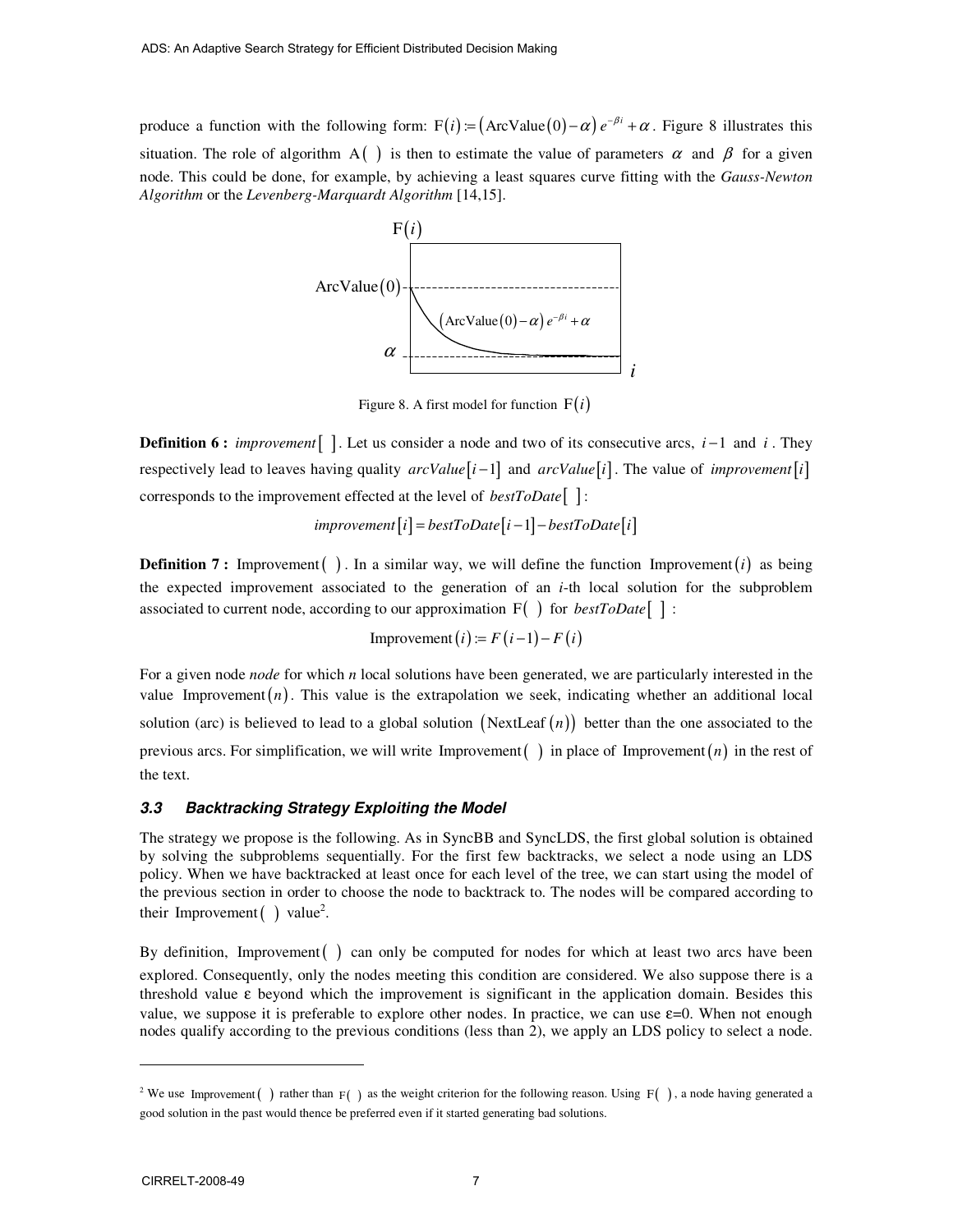Doing so increases the number of nodes which will qualify in the future, and represents an opportunity to discover new promising nodes. No node (even if its expected improvement is below  $\varepsilon$ ) is discarded forever. The exploration of its remaining arcs is postponed until no other node seems more interesting. The method is complete (exploring the same search space as SyncBB or SyncLDS) but aims at producing good solutions in a short amount of time.

Each time a new global solution is found, the model must be updated. This dynamically modifies the priority given to the nodes, and by doing so, brings about the adaptive character of the strategy. Section 3.3.1 presents the pseudocode performing this update. Section 3.3.2 presents the pseudocode of a node selector applying the proposed strategy.

#### *3.3.1 Updating the Model*

Let us suppose that a global solution (leaf) has just been obtained. One must then update the vector *bestToDate* | and the function F( ) for certain ancestors of this leaf. Figure 9 presents the pseudocode achieving this update. The function UpdateModel receives as arguments the quality of the leaf (score) and its unique identifier  $p[]$ . It is a vector of integers representing the path that would lead to the leaf in the corresponding global tree. The element  $p[i]$  defines, for a level j, which arc should be followed when going from the root to that leaf. The function Card returns the length of the vector. Finally, we recall that nodeList contains the nodes available for backtracking. Each node is defined by a tuple  $\langle p[$ ], bestToDate[],  $F()$  >.

The main loop navigates along the path  $p[]$ , from the leaf to the root. For the leaf's parent node, we always update *bestToDate* $\begin{bmatrix} \end{bmatrix}$  and  $F( )$ . As for the upper nodes along the path, the update is not always necessary. Consider a node *node* and its *i*-th child *child* such as they are both on the path leading to *leaf*. If *leaf* is not the first leaf in the subtree rooted by *child*, then *leaf*  $\neq$  *node*. NextLeaf (*i*) and this leaf's score is of no use in the computation of *node*'s ArcValue(*i*) and *bestToDate* [*i*] (according to Definitions 3 and 4). In this case, the nodes on the path that are above *node* do not need to be updated.

```
Procedure UpdateModel(p[], score)
  do
 { 
    i := p[Card(p)-1]; remove last element from p; // p is now the path of the parent
     node := select node in nodeList : (node.p = p); // node is that parent 
    if (i = 0) node.bestToDate[0] := score; else node.bestToDate[i] := Min(node.bestToDate[i-1], score); 
     node.F := A(node.bestToDate); 
  } 
 while ((Card(p) > 0) and (i = 0))
```
Figure 9. Updating *bestToDate* | and F( ) when a global solution is found

#### *3.3.2 Node Selector Implementing the Strategy*

This section describes a node selector implementing the strategy. Figure 10 presents the pseudocode (see SelectNode). Since the model is unusable as long as a minimum of information has not yet been accumulated, the first backtracks are produced by virtue of an LDS policy. This is done by giving priority to the nodes for which the next global solution created will have a total number of discrepancies inferior to or equal to 1. We also prefer the LDS policy if too few nodes meet the ADS selection criteria (enforced by FilterADS). Nodes for which *n* is equal to zero also have priority as this corresponds to normal descent of the tree (when no backtracking is required). The function CompareLDS allows applying the LDS policy. It compares two nodes and returns the one of highest priority. The arguments of this function are: the path in the global tree of the next local solution each node would generate (thus, the concatenation of  $p \restriction \mathbb{I}$  and n as a new vector). In the case of equality, the equivalent of a chronological backtrack is applied to separate between the nodes (CompareBT).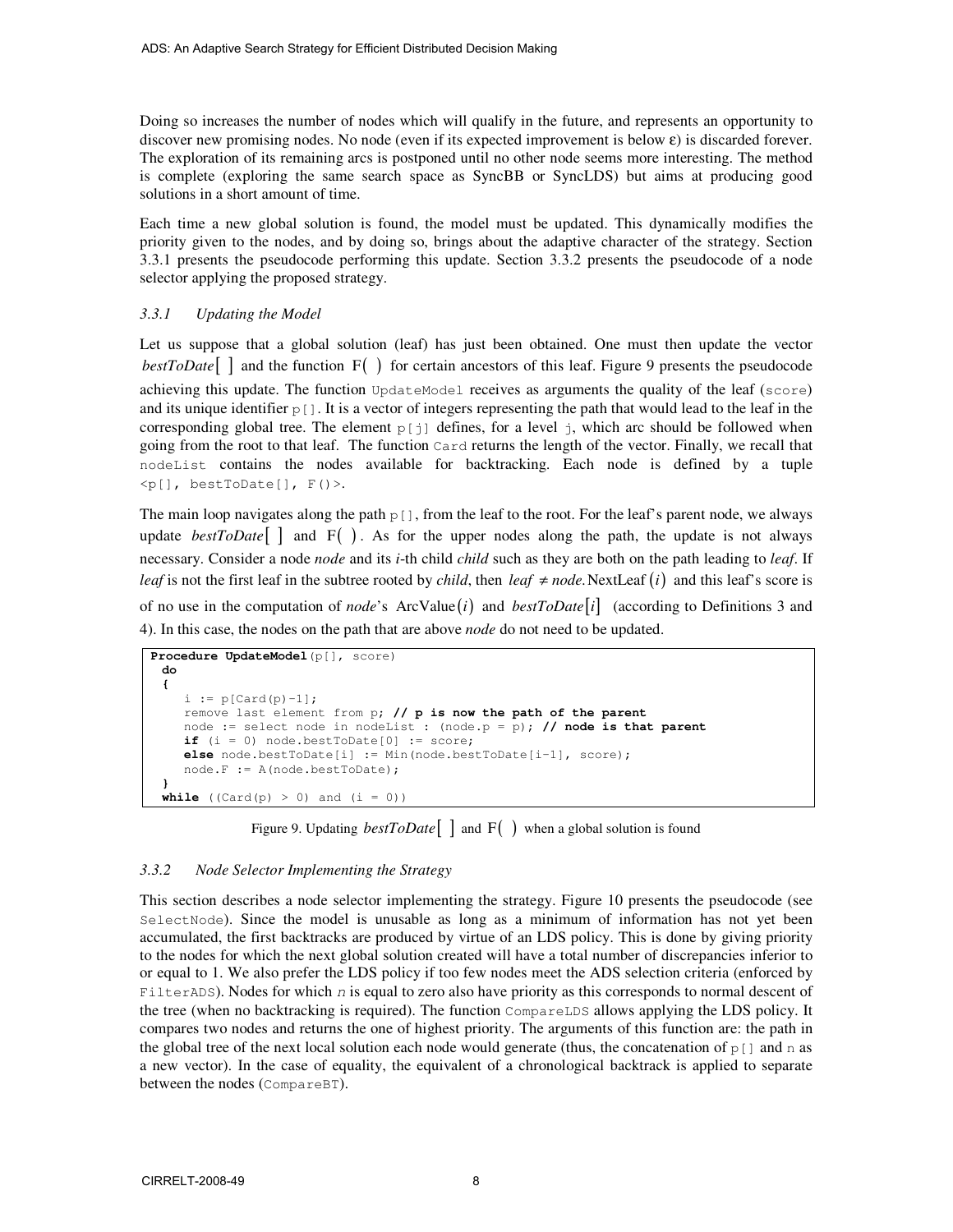```
Function SelectNode(nodeList)
 nodeListADS:= FilterADS(nodeList) 
  if (Card(nodeListADS) < 2) 
  or (∃ node in nodeList) : ((SumOfDisc(node)+node.n ≤ 1) or (node.n = 0)) 
     candidate := select node in nodeList according to function CompareLDS() 
  else 
     candidate := select node in nodeListADS : node.Improvement() is maximal 
  return candidate 
Function FilterADS(nodeList) 
 return all node in nodeList : (node.n > = 2) and (node.Improvement() > \epsilon)
Function SumOfDisc(node) 
 return \Sigma(j=0..Card(node.p[])-1) node.p[j]
Function CompareLDS(p1, p2) 
 t1 := \Sigma(j=0..Card(p1)-1) p1[j]t2 := \Sigma(j=0..Card(p2)-1) p2[j]
 if (t1 < t2) return p1 
 else if (t2 < t1) return p2 
  else return CompareBT(p1, p2) 
Function CompareBT(p1, p2) 
 depth := Min(Card(p1), Card(p2))
  j := 0 
 while (p1[j] = p2[j] and j < depth) j := j+1if (j < depth) if (p1[j] ≤ p2[j]) return p1 else return p2 
 else 
       if (Card(p1) ≥ Card(p2)) return p1 else return p2
```
Figure 10. Node selector implementing the ADS strategy

## *3.4 Synchronous Adaptive Discrepancy-based Search (SyncADS)*

This section introduces a protocol (SyncADS) allowing agents to perform distributed search while applying the previous adaptive backtracking strategy (ADS). Strictly speaking, the global tree exists nowhere, but the global solutions will be visited in the same order as if one was carrying out centralized search in the equivalent tree. As in SyncBB and SyncLDS, only one agent at a time is active. The transition from one agent to the other takes place by the exchange of messages that could be seen as the transmission of a privilege (or token). The term *synchronous* refers to the fact that an agent cannot select/change the solution for his local problem asynchronously (that is at any moment).

Each agent manages a list of nodes/subproblems under its authority (nodeList) and executes the pseudocode in Figure 11. The main procedure (MsgProposition) is activated when the agent receives a proposition from the previous one (or from the external customer). This proposition is denoted by a couple  $\langle d, p \rangle$ . The element d represents the decisions for the previous subproblems and p $\vert \cdot \vert$  is a vector of integers representing the path leading to the corresponding node in the global tree. Upon receiving this message, the agent creates a node corresponding to the new subproblem to solve and then adds it into nodeList. It then begins solving this instance of the subproblem (Work), finds a first solution and sends it to the next agent as a proposition (send MsgProposition). If there is no following agent, then we have on hand a solution for the global problem. The agent then updates its model (UpdateBestToDate and  $F($ ), informs its predecessors about the new solution quality (the message MsqGlobalSolQuality is propagated upward) and starts the cooperative backtracking mechanism (CooperativeBacktracking).

In function CooperativeBacktracking, each agent is asked to identify which node under its authority would be locally chosen (each agent selects it using the SelectNode function in Figure 10). Agents are also asked to count how many nodes qualify according to the ADS filtering criteria. Knowing that information, the calling agent can identify the node/subproblem with highest priority (using code similar to Figure 10 SelectNode). It then gives control to the agent responsible for that subproblem (MsgBacktrack). Please note that agents do not really send nodes as we do in pseudocode. They only need to communicate the vector  $p \mid$  and the value n.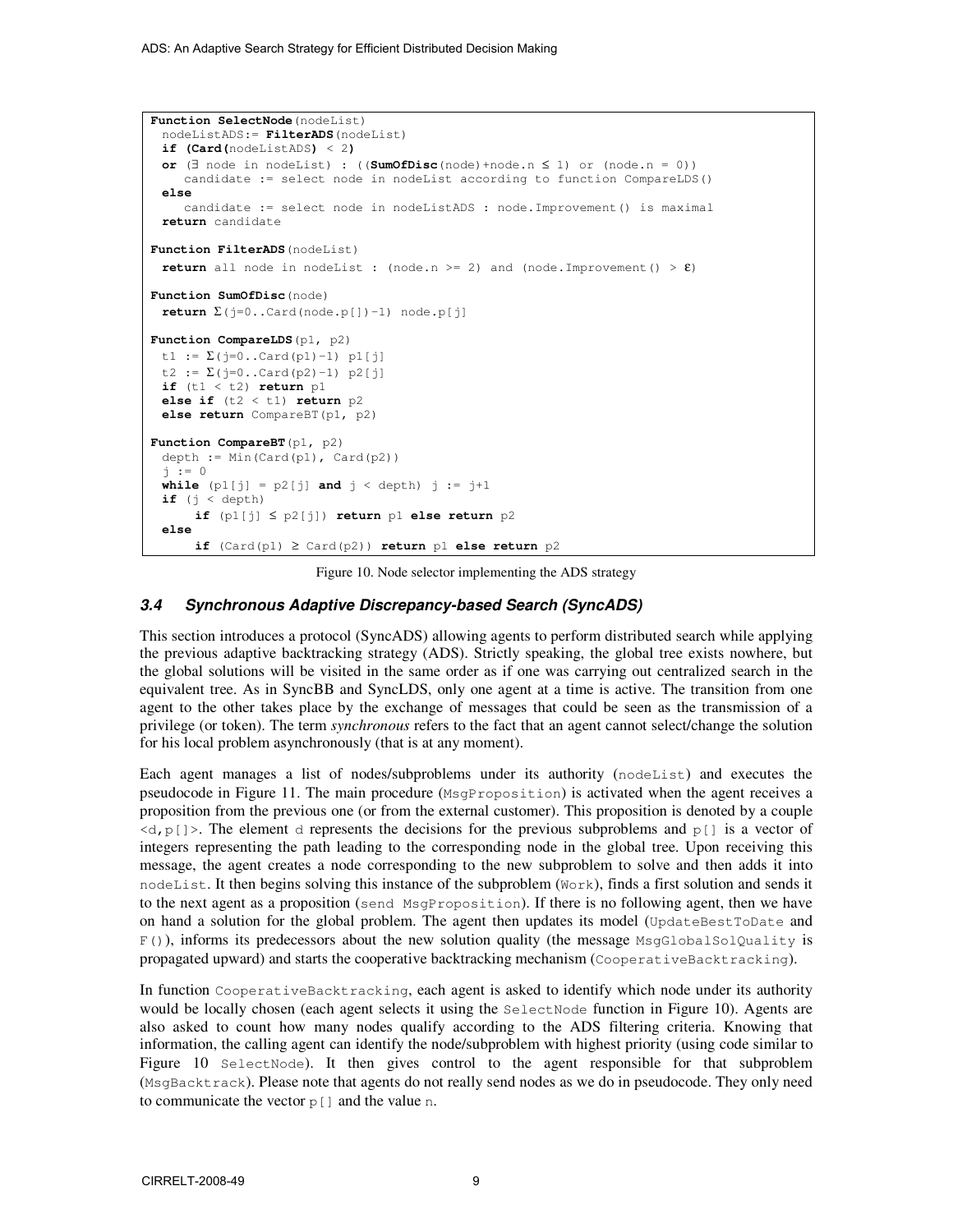```
WhenReceive MsgProposition(<d,p[]>) do 
  nodeList.add(<d, p[], n=0>) 
 Work(node) 
Procedure Work(node) 
 proposition := NextSolution(node);
 if (proposition ≠ ∅) 
     node.n := node.n+1
    if (Successor(node) \neq \emptyset)
       send MsgProposition(<proposition, node.p[]+[node.n-1]>) to Successor(node)
      else
         UpdateBestToDate(node, node.n-1, proposition.score); 
         node.F := A(node.bestToDate[]) 
         if (node.n = 1) send MsgQuality(score, node.p[]+node.n-1) to Predecessor(node) 
         CooperativeBacktracking() 
  else 
     nodeList.remove(node) 
     CooperativeBacktracking() 
Procedure UpdateBestToDate(node, i, score) 
 if (i = 0) node. bestToDate[0] := scoreelse node.bestToDate[i] := Min(node.bestToDate[i-1], score) 
WhenReceive MsgQuality(score, p[]) do
  node := select node in nodeList : p[] begins with node.p[] 
 i := p[Card(node.p)-1]UpdateBestToDate(node, i, score) 
 if (i = 0) and (Predecessor(node) \neq \emptyset)
       send MsgQuality(score, p[]) to Predecessor(node) 
Procedure CooperativeBacktracking() 
  send MsgAskNbADSQualifiedNodes to Everybody // including itself
 nbQualifiedNodesADS := \Sigma answer from Everybody
  send MsgAskBestLocalNode() to EveryBody 
 answers := all answer from EveryBody : (answer \neq \emptyset)
  if (nbQualifiedNodesADS < 2) 
  or (∃ node in answers) : ((SumOfDisc(node)+node.n ≤ 1) or (node.n = 0)) 
     candidate := select node in answers[] according to function CompareLDS() 
  else 
     candidate := select node in answers[] : node.Improvement() is maximal 
 send MsgBacktrackADS (node) to Agent (answer)
WhenReceive MsgAskNbADSQualifiedNodes() do return Card(FilterADS(nodeList)) 
WhenReceive MsgAskBestLocalNode() do return SelectNode(nodeList)
WhenReceive MsgBacktrack(node) do Work(node)
```
Figure 11. Pseudocode for SyncADS

## **4 Evaluation**

We will first apply the proposed approach to a real industrial supply chain problem in the forest products industry. We will evaluate the gains associated with the use of the proposed strategy, as well as the quality of the predictive model. Then we will evaluate the algorithm for synthetic problems, in order to generalize the obtained results.

## *4.1 Industrial Evaluation*

We will use the same case and the same data as in [3]. It is a real coordination problem in an industrial supply chain producing softwood lumber. Figure 12 introduces the production units involved: (1) the sawmilling facility, where logs are cut into various sizes of rough pieces of lumber; (2) the drying facility, which reduces moisture level of the lumbers and (3) the finishing facility, where lumber is planed (surfaced), trimmed and sorted. We wish to synchronize activities between facilities (e.g. what to do, where and when). The objective is to minimize tardiness for delivery to the external customer.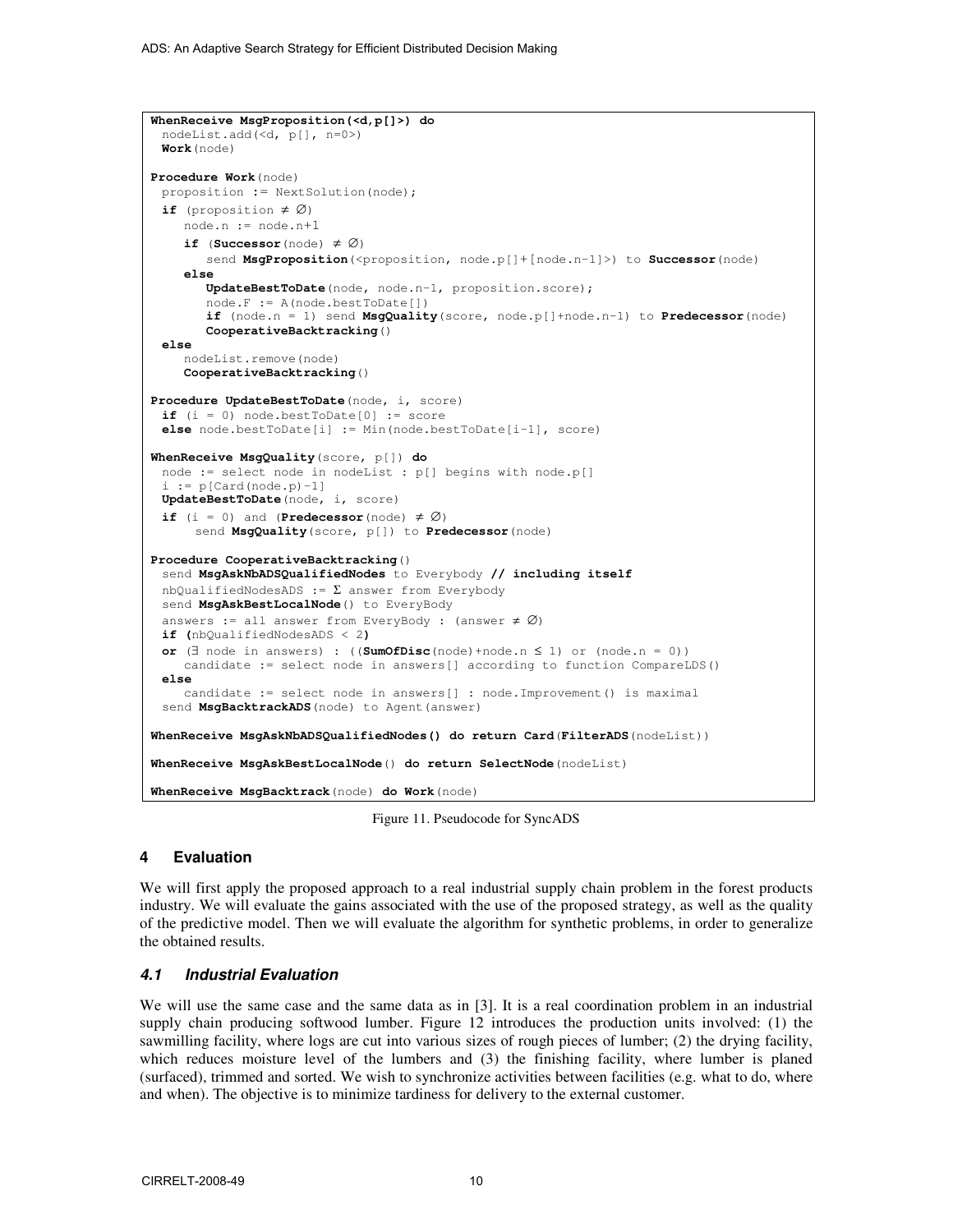

Figure 12. Lumber production supply chain.

Each facility uses a specialized local solver to plan its operations. The local solvers were previously developed by FORAC, a consortium of companies and researchers. The solvers have now been commercialized by the company *Synaptas*. In the base case, the facilities use *two-phase planning* as the coordination mechanism (see Section 2.1 and Figure 2). As the local solvers can produce alternative local solutions, this situation allows the use of distributed search as described in Section 2.2.

Sawmilling produces multiple types of lumber at the same time (co-production) from a single product type in input (divergence). Sawing operations are planned using a Mixed Integer Linear Programming model. It is designed to identify the right mix of log types and cutting patterns to use during each shift in order to control the output of the overall divergent production process. Many setup configurations are possible for the plant during each shift. Each configuration limits the log types and cutting patterns that can be used.

Wood drying operations planning is batch-oriented and aims at finding the type of rough lumber to put in the kiln dryers and the drying processes to implement. The problem is described thoroughly in [16]. Constraint programming [17] and *Depth-bounded Discrepancy Search* (DDS) [18] are used in order to produce alternative local solutions.

Finally, wood finishing operations planning aims at finding what dry lumber type and how much of it should be finished, taking into account setup time and sorting booth constraints. It is a divergent transformation process with co-production. It also uses constraint programming and DDS.

More information about this supply chain problem can be found in [6].

## *4.1.1 Methodology*

*Synchronous Branch and Bound* (SyncBB) and SyncLDS were compared for the previous problem in [3]. Even for a large computation time, SyncBB persisted in exploring only minor variations of the first solutions (see Section 2.4.2). In contrast, SyncLDS allows better sampling of the solution space as LDS rapidly explores different areas of the tree. In consequence, the quality of the solutions found by SyncBB stops improving after a short computation time, while continuing to improve with SyncLDS - until it finally reaches a plateau within an hour's time. We will make the assumption that the part of the tree explored during this period of time is a good sample of the solution space. Here, our algorithm (SyncADS) will be compared to SyncLDS using the same trees.

We will also evaluate different predictive models F() to be used for the extrapolation of *bestToDate*[]. First, the model in Section 3.2 based on parameters  $\alpha$  and  $\beta$  (hereafter model 1). We recall it makes the assumption that *bestToDate*[ ] decreases according to a constant rate  $\beta$  until it reaches a plateau  $\alpha$ . We then have  $F(i) = (ArcValue(0) - \alpha) e^{-\beta i} + \alpha$ . Second, a simplified version where it is supposed that *bestToDate* [ ] decreases until reaching zero:  $F(i) = ArcValue(0) e^{-\beta i}$  (model 2). Other models have been considered (e.g. second-degree polynomial) but preliminary testing showed their predictive capacity was rather poor although interpolation capacity was good.

The advantage of model 2 over model 1 (if it happens to allow obtaining good results) is that there is only one parameter to fit, and this can be done using simple linear regression. However, we used the *Levenberg-*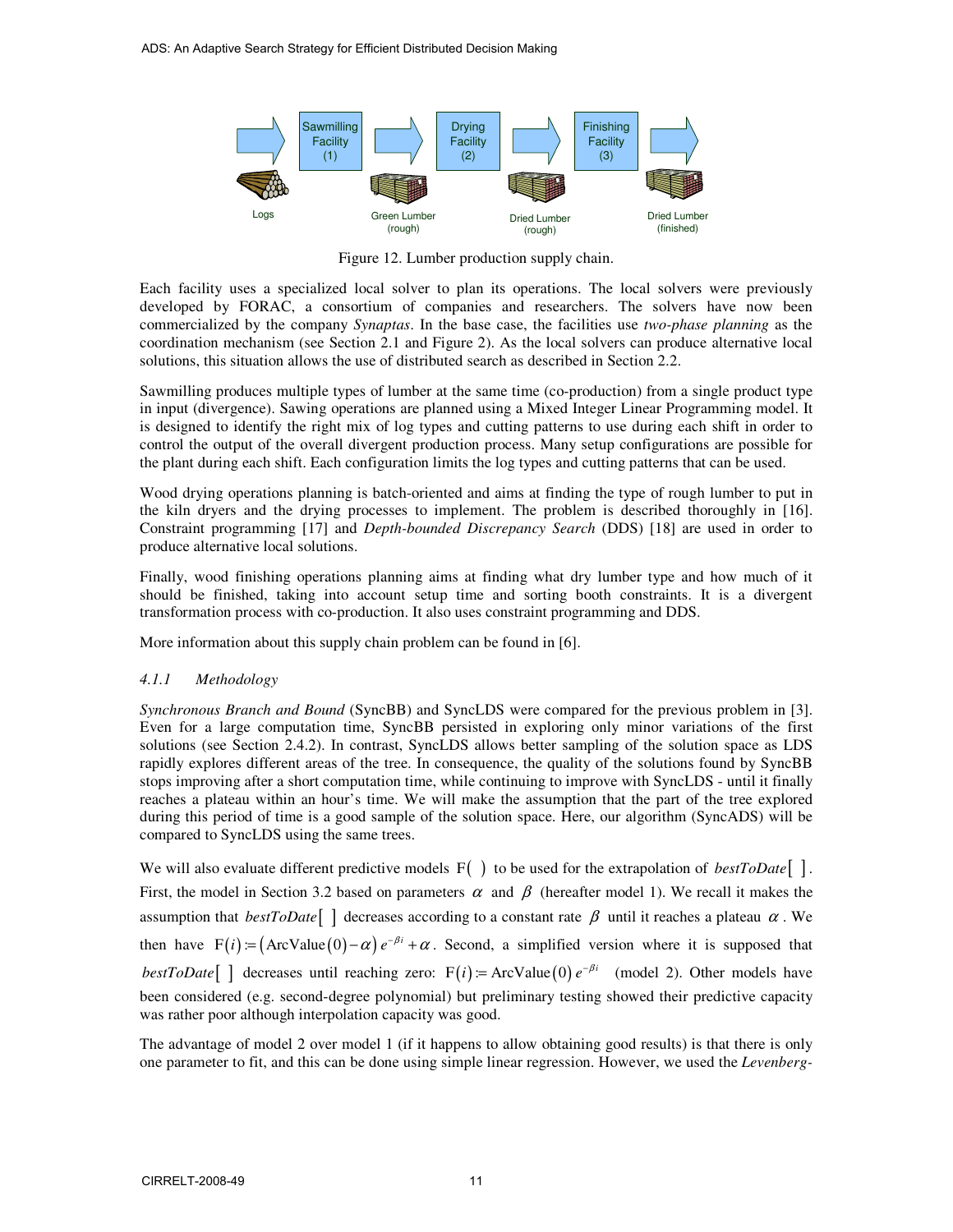*Marquardt Algorithm* (LMA) in order to update all our models<sup>3</sup>. This standard non-linear least-squares minimization method [14] has the following advantage over the *Gauss-Newton Algorithm*. Although for both algorithms we need to provide initialization values for the parameters, LMA is less dependent on the quality of the initialization values. In our experiments, we used the following initial values:  $\beta = 0.5$  and  $\alpha = 0$ .

#### *4.1.2 Results*

Table 1 compares time needed to get the best solution. It shows the reduction of computation time (%) achieved when using SyncADS instead of SyncLDS for the four industrial cases from [3]. Model 1 allowed an average reduction of **48.3%**, in comparison with **44.5%** for model 2.

Table 1. Computation time needed to get best solution – Reduction (%) made possible by SyncADS (vs SyncLDS)

| Model                                                            | Case #1  | Case #2  | Case #3 | Case #4 | Average |
|------------------------------------------------------------------|----------|----------|---------|---------|---------|
| 1. $F(i) := (\text{ArcValue}(0) - \alpha) e^{-\beta i} + \alpha$ | $47.6\%$ | 36.2%    | 55.2%   | 54.2%   | 48.3%   |
| 2. $F(i)$ := ArcValue(0) $e^{-\beta i}$                          | 42.9%    | 30.9 $%$ | 50.2%   | 54.2%   | 44.5%   |

Table 2 presents the average reduction of computation time needed to get solutions of intermediate quality. This indicator was proposed to verify that SyncADS allows obtaining solutions of intermediate quality (not just the best one) for a computation time equal or less than  $SyncLDS<sup>4</sup>$ . The reduction is smaller than for the previous indicator. Indeed, the more one is ready to accept poor solutions, the more the advantage of SyncADS over SyncLDS diminishes. For both algorithms it takes less time to find poor solutions than good solutions; SyncADS then has less time to learn and to distinguish itself over SyncLDS. We even have a result (case #2 with model 1) for which SyncADS is on average **7.7%** slower than SyncLDS for intermediate solutions, while being **36.2%** quicker to get the best solution. We will study this relationship between the performance of ADS and computation time further in Section 4.2.

Table 2. Average reduction (%) of the computation time needed to get solutions equal or better than SyncLDS

| Model                                                           | Case #1 | Case #2  | Case $#3$ | Case #4  | Average   |
|-----------------------------------------------------------------|---------|----------|-----------|----------|-----------|
| 1. $F(i) = (\text{ArcValue}(0) - \alpha) e^{-\beta i} + \alpha$ | 28.7%   | $-7.7\%$ | $46.6\%$  | 44.3%    | 28.0%     |
| 2. $F(i)$ = ArcValue(0) $e^{-\beta i}$                          | 24.0%   | 12.7%    | 42.9 $%$  | 43.6 $%$ | $30.8 \%$ |

#### *4.1.3 Quality of the Models*

We have seen in the previous section that SyncADS allowed better performance than SyncLDS for the industrial problem. In our opinion, two elements explain this result. First (hypothesis 1), the models proposed for F( ) model well *bestToDate*[ ] and allow good extrapolation of further values. Second (hypothesis 2), the curve/profile for  $bestToDate$  | is relatively different from one node to another (i.e. there is some subproblems instances for which it is more worthwhile to generate alternative local solutions). Indeed, if this curve had been identical for all the nodes, it would be futile to choose the backtracking candidate on the basis of this; an LDS strategy would give equivalent results.

In order to verify hypothesis 1, we measured the gap between the forecasts of the models (i.e. the values returned each time  $F(i)$  is called) and the actual values of *bestToDate* [i] known *a posteriori*. We measured an average error of **1.6%** for model 1 and **3.6%** for model 2. The model with the best extrapolation is also the one that gave the best results in Section 4.1.2.

<sup>&</sup>lt;sup>3</sup> We use the following implementation: *Levenberg-Marquardt.NET*, by Kris Kniaz. See http://kniaz.net

<sup>&</sup>lt;sup>4</sup> This metric is calculated in the following way. Let us consider the execution of SyncLDS. The quality of the "best solution to the global problem found up to now" evolved over time. For any level of quality reached by SyncLDS, we evaluate the time necessary to SyncADS to reach a solution that is equal or better.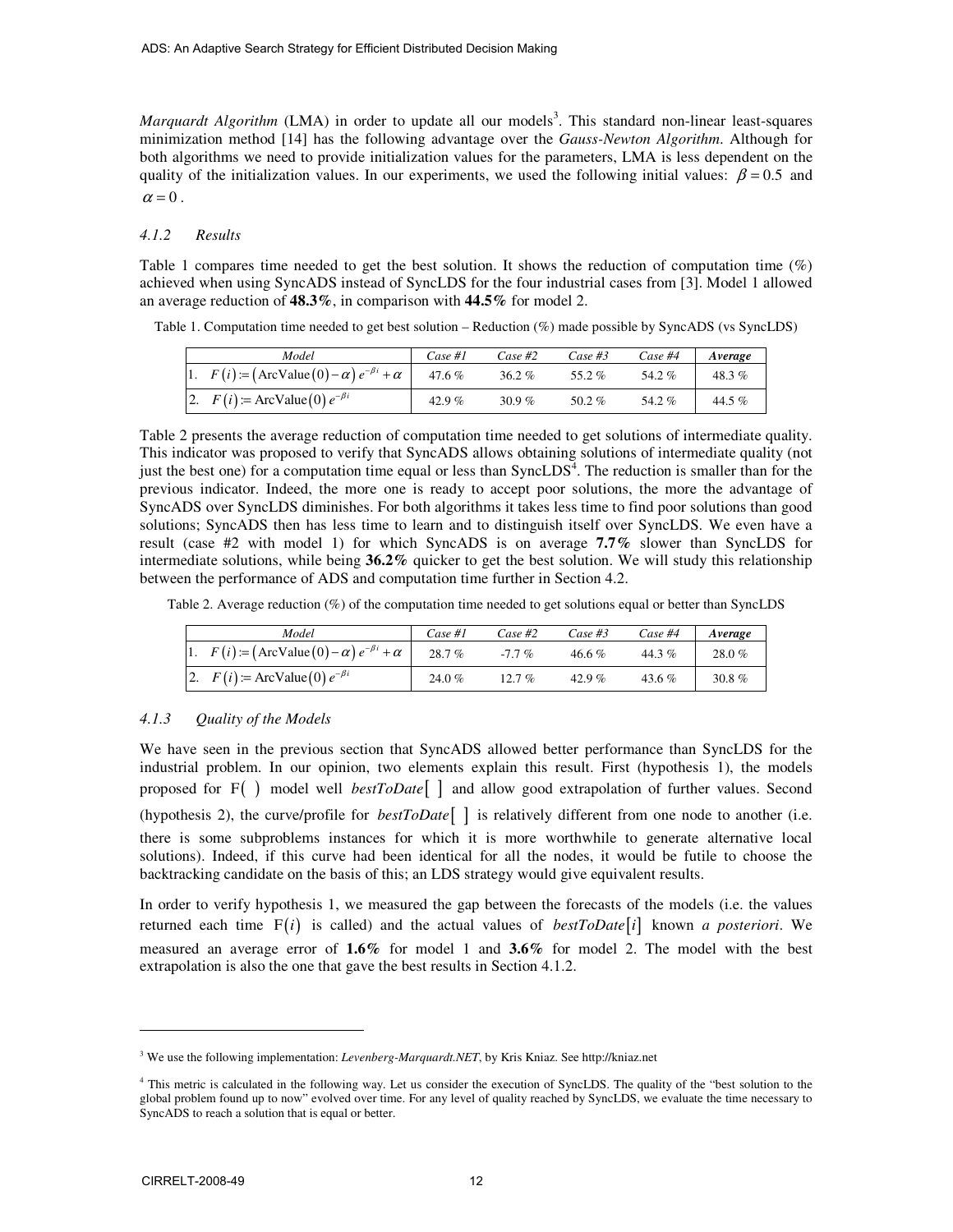To verify hypothesis 2, we proceeded as follows. For each node we characterized its vector *bestToDate*[ ] using a single value  $\beta$ . We took the values in *bestToDate*[ ] (they are all known after the search) and best fit them. Figure 13 shows the distribution for  $\beta$  in the industrial data. The trend line shows the distribution is close to be exponential  $(e^{-12.718x})$ , defined for the interval  $[0, ..., 0.5]$ . Let us recall that nodes for which  $\beta$  is close to zero corresponds to subproblems instances for which it has been unprofitable to generate alternative solutions (these are therefore very numerous in our industrial case). Nodes with a bigger  $\beta$ have more potential. The strategy seeks to dwell on these in priority.



Figure 13. Distribution of the values  $\beta$  for the nodes of the studied trees

In a similar way, for each node we observed the last value in the vector *bestToDate*[ ] in order to estimate  $\alpha$ . For our node population, values for  $\alpha$  are distributed more or less uniformly between ArcValue (0) and  $0.5 \times$  ArcValue $(0)$ .

## *4.2 Evaluation with Synthetic Data*

In the trees corresponding to our industrial coordination problems, there are some node/subproblems for which it is worth more to produce alternative solutions (these are the nodes for which we measured large  $β$ ). The performance of our approach is strongly related to the distribution of the values for  $β$ . Here, we will generate new datasets that will be more or less favorable to our algorithm, in order to study some of its characteristics. We will also study the impact of the distribution for  $\delta$ , and the impact of the number of subproblems (that is, the depth of the tree).

We will suppose minimization problems such as the first leaf of the tree corresponds to a solution with quality equal to 1. For each node, we randomly choose a value for parameter  $\beta$  using the probability distribution PR  $(\beta = x) = e^{-\gamma x}$ . For our industrial cases we measured  $\gamma = -12.718$  but we will try other values. In a similar way, the values for  $\alpha$  will be randomly chosen using a uniform distribution defined between 0 and  $\delta \times$  arcValue [0]. Knowing values  $\beta$  and  $\alpha$  for each node, we can calculate the quality of other leaves using model 1. The trees are generated dynamically during search. The total number of nodes will depend on the computation time allowed to the search.

To introduce our evaluation framework, we will first study the following case. We have trees corresponding to a hierarchy of 4 subproblems types, generated using  $\gamma = 10$  (considering  $0 \le \beta \le 0.5$ ) and  $\delta = 0$ . This case was chosen because it allowed producing solutions really close to 0 within reasonable computation time. Figure 14i shows the quality of the best solution found so far, according to computation time (measured as the number of visited nodes) for SyncLDS and SyncADS. We can see that for large computation time, both allow very good solutions. Subfigure (ii) presents the reduction in computation time allowed by SyncADS (in comparison with SyncLDS) for equal solution quality. As an example, obtaining a solution with a score equal to 0.4 (i.e. a reduction of the objective function of **60%**) takes approximately half the time using SyncADS. We can also point out that that the relative advantage of SyncADS decreases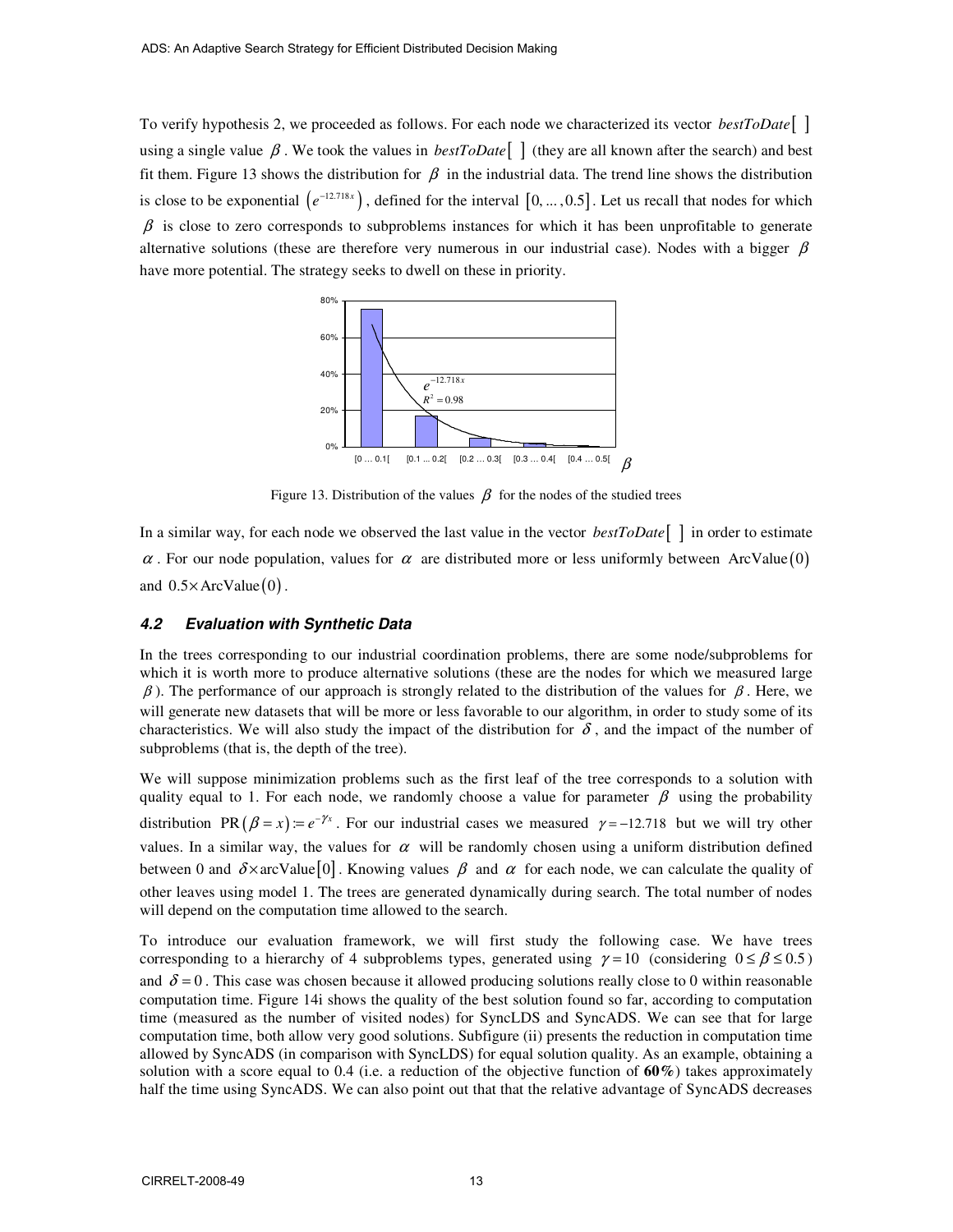for scores very close to 0. For both methods the score tends to 0 for large computation time (subfigure i) and the relative advantage tends to diminish.



Figure 14. Comparison of SyncLDS and SyncADS for trees of depth=4, with [ $\gamma = 10$ ;  $0 \le \beta \le .5$ ;  $\delta = 0$ ]

The next experiment (Figure 15) shows how the number of subproblems (that is, the depth of the tree) affects the performance. Subfigures (i) and (ii) shows solution quality according to computation time for SyncLDS and SyncADS (for depth=50, 100, 150). Subfigure (iii) shows the reduction in computation time permitted by ADS. Two details receive our attention. With ADS, the quality of the solutions improves more gradually and continuously according to computation time. However, at the beginning of the search the results for ADS are identical to those for LDS. This corresponds to the initialization phase of our algorithm, where backtracking is performed like LDS. We can see (subfigure ii) that we quickly reach a plateau (especially noticeable for depth=150). The end of this plateau corresponds to the end of the initialization phase.



Figure 15. Impact of the number of subproblems (depth=50, 100, 150), with  $[\gamma = 10; 0 \le \beta \le .5; \delta = 0]$ 

The results shown in Figure 16 demonstrate the impact of parameter  $\gamma$ . Once again, we have assumed the values of  $\beta$  to be between 0 and 0.5 according to an exponential distribution  $e^{-\gamma x}$ . With  $\gamma = 0$ , the values β are chosen from a uniform distribution. The higher  $\gamma$  is, the fewer nodes there are with high  $\beta$ . Stated otherwise, the greater  $\gamma$  is, the fewer nodes there are for which it is profitable to produce a great number of discrepancies. It should thus be more difficult to find good solutions (hypothesis 1) and the search for and detection of 'profitable' nodes should be worthwhile (hypothesis 2). The subfigures (i) and (ii) confirm hypothesis 1; for a same strategy, the quality curves are less and less good as  $\gamma$  grows. Subfigure (iii) confirms hypothesis 2; the greater  $\gamma$  is, the more the ADS strategy has a significant advantage over the LDS strategy. These results empirically illustrate the following intuitive idea: the rarer the 'promising' nodes are, the more searching for and remaining with them is worthwhile. Even for  $\gamma = 0$ , we can observe an advantage of ADS over LDS. This is because there is still variability in the tree (and thus some nodes are more interesting than others) even if the  $\beta$  values are taken from a uniform distribution<sup>5</sup>.

<sup>&</sup>lt;sup>5</sup> If we use the same value  $\beta$  for any node in the tree, then ADS reports the same results as LDS (not shown on the chart)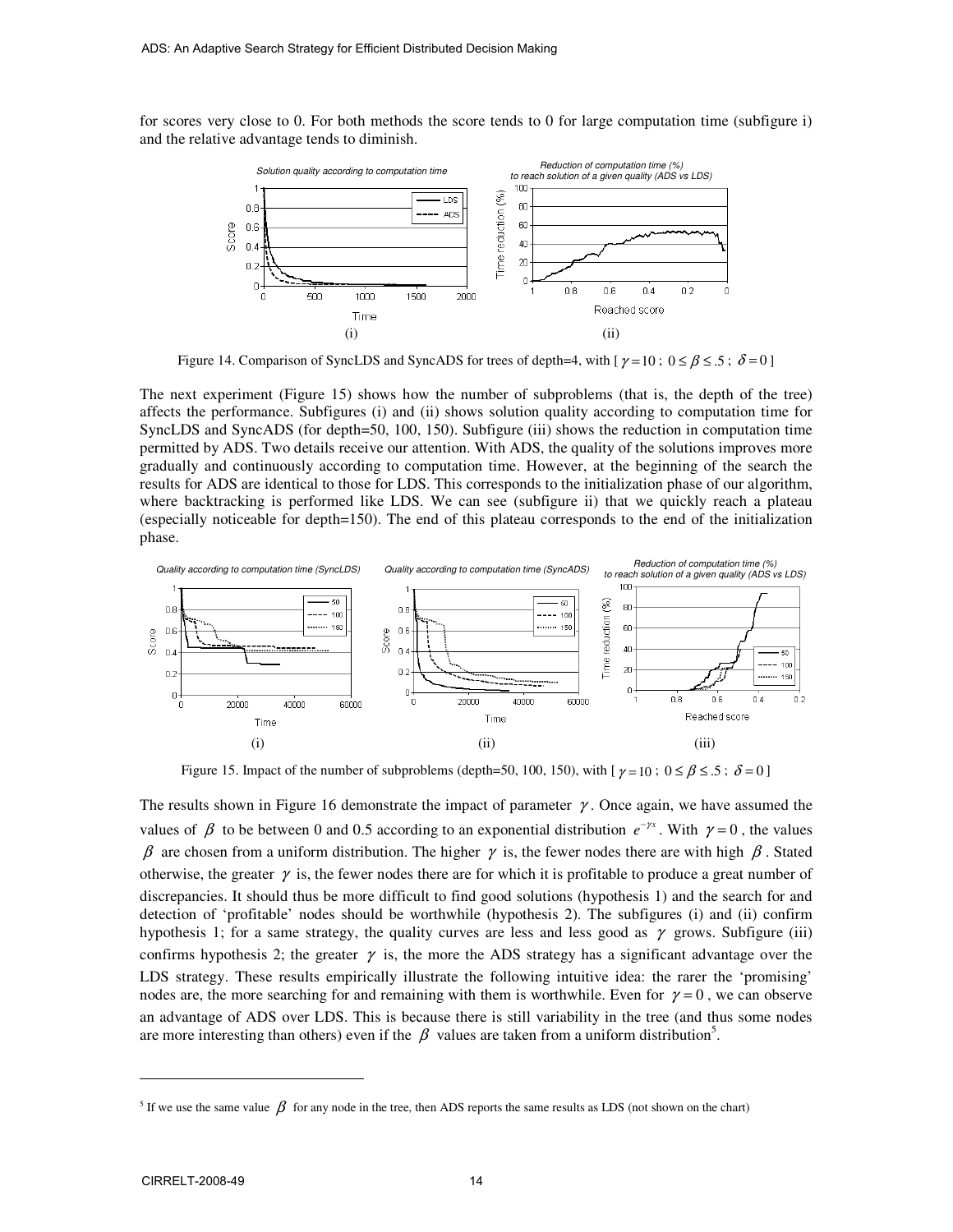

Figure 16. Impact of parameter  $\gamma$  (0, 1, 10, 15, 100), with  $[0 \le \beta \le .5$ ; depth=10;  $\delta = 0$ ]

Finally, the last experiment illustrates the impact of parameter  $\delta$ . Let us recall that the  $\alpha$  values of the nodes (the value towards which *bestToDate* i ] tends for the high *i*) are chosen between  $arcValue[0]$  and  $\delta \times arcValue[0]$  according to a uniform distribution. When we have  $\delta = 0$ , then for every node the value Next Leaf  $(i)$  tends toward 0 for a high i. The higher  $\delta$  is, the more variability there is in the tree and the more the learning becomes profitable. This is illustrated by the results in Figure 17.



Figure 17. Impact of parameter  $\delta$  (0, 0.25, 0.50, 0.75), with  $[\gamma = 10; 0 \le \beta \le .5;$  depth=10]

## **5 Related Work**

This section situates our approach in relation to others that use related learning techniques in the context of classical global combinatorial problems. But first, let us recall the major difference between our context and the one of combinatorial optimization (other than the fact that our problem is a distributed one). For classical combinatorial problems, it is the solving algorithm that constructs the tree (by choosing the order in which variables are instantiated and the order in which values are tried). Learning can then be used in order to establish a strategy for variable ordering and value ordering. In the context of hierarchical decision making, the sequence of sub-problems (equivalent to the sequence of variables) is determined in advance and the sequence of local-solutions (equivalent to value ordering) depends on local criteria of each decision maker (see problem definition in Section 2.2). Our room for manoeuvre is limited to the backtracking strategy. However it is relevant to establish a parallel between these approaches.

Firstly, we distinguish between two major currents: (1) the *training* approach, and (2) the *adaptive* approach. The first approach (1) consists in training a system for the resolution of a particular family of problems. In its basic form, the system achieves what a practitioner would do manually, that is to configure a solver for a particular context [19]. For example, using a set of training problems, the system could determine which variable ordering heuristics and value ordering heuristics are best for a given family of problems. The ACE system [20] uses a similar but more advanced approach. After the training phase, it attributes weights to different heuristics according to their pertinence. Once in production, the system will have the different heuristics vote for the next variable to instantiate, taking their weight into account. The performance obtained can be better than that of individual heuristics. Other approaches can be used. As an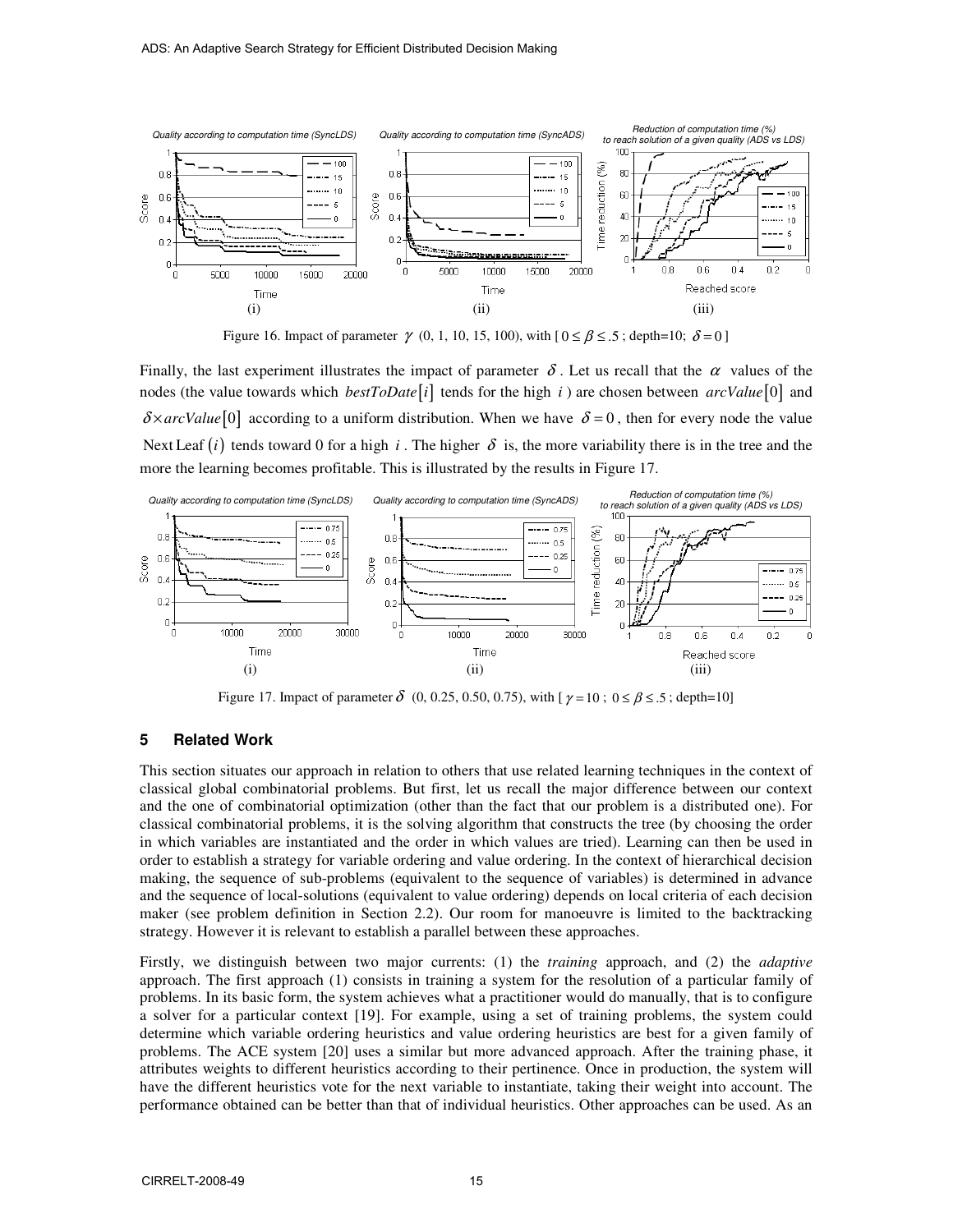example, the system proposed in [21] studies a set of trees in order to identify the cuts that can be carried out on all these trees while still being assured that good solutions can be found. After training, these cuts are applied to the new problems submitted to the system.

The *adaptive* approach (2) concerns the development of systems that dynamically react and adjust during the resolution of a particular instance of a problem [22]. This approach is often put to good use for *constraint satisfaction problems* (CSP). Many apply what is called *Learning from failure*. When a constraint is violated during the descent of the tree, the conditions of that failure are analyzed with the view of making the most of this knowledge throughout the remainder of the search. For example the techniques of *nogood recording* and *clause learning* seek to avoid redoing combinations of variable/value affectations that are mutually inconsistent. Others try to learn during the search which variables are the most difficult to instantiate, in order to change dynamically the order of variables (e.g. *YIELDS* [23]). In *Impact Based Search* (IBS), the impact of variables is measured by observing how their instantiation reduces the size of the search space [24]. In [25] and [26], each time a constraint causes a failure, the priority of variables implicated in this constraint is increased. In [27], another approach for variable ordering is proposed, but for the context of *Weighted CSP.* 

Regarding backtracking strategy, approaches where the system learns to evaluate the quality of nodes are of particular interest for us. Ruml has made an interesting proposal regarding this. While a basic LDS strategy gives the same importance to any discrepancy, BLFS [28] dynamically attributes different weights to discrepancies according to their depth. For a binary tree, BLFS will define two parameters for each level of the tree. One corresponds to the "cost" of branching to the left, and the other to the right. The value of a leaf is reckoned to be equal to the sum of the costs along the path from the root to this leaf. By knowing the value of a certain number of leafs, BLFS uses a linear regression in order to establish the value of the parameters. The model is not used in order to define a backtracking strategy. Instead, the algorithm proceeds to a series of successive descents in the tree. At each run, it tries to reach a leaf using a path that minimizes the costs. The branching choices are made stochastically in order to avoid always taking the same path. Ruml has achieved very good results with this algorithm (see [29]). The limits of this approach are the following. The branching factor must be the same for each node on the same level, and one can say nothing about the cost of a supplementary discrepancy at a given node as long as at least as much has been done at another node on the same level. Moreover, the impact of performing an *i*-th discrepancy at a given node is supposed to be the same for all other nodes on the same level. And this hypothesis was not met for our industrial problem.

## **6 Conclusion**

We proposed an adaptive search strategy for efficient distributed decision making in hierarchical contexts (ADS). Agents collectively and dynamically identify the most promising areas of the tree in order to explore them first. It allows agents to systematically search the solution space (thus looking for the optimal solution) but aims at producing good solutions in a short amount of time.

We applied the method to a real industrial coordination problem in the Canadian forest industry. It reduced computation time needed to get the best solution by nearly half. As well, we have evaluated ADS for synthetic problems. It allowed evaluating the performance of the algorithm for a wide range of problems, according to how difficult it is to find nodes/subproblems leading to good global solutions. It also allowed evaluating the performance for coordination situation with more agents.

As future work, we plan to do a comparative evaluation of LDS and ADS strategies in a context where agents work concurrently (rather than sequentially). The algorithm called *Multi-agent Concurrent Discrepancy Search* (MacDS) [3] allows applying an LDS strategy in a concurrent context (each global solution is produced sequentially, but the agents work simultaneously on many solutions). It could be adapted in order to apply the ADS strategy. Such an algorithm would search in several areas of the tree at the same time, which would further improve the capacity of ADS to identify promising nodes.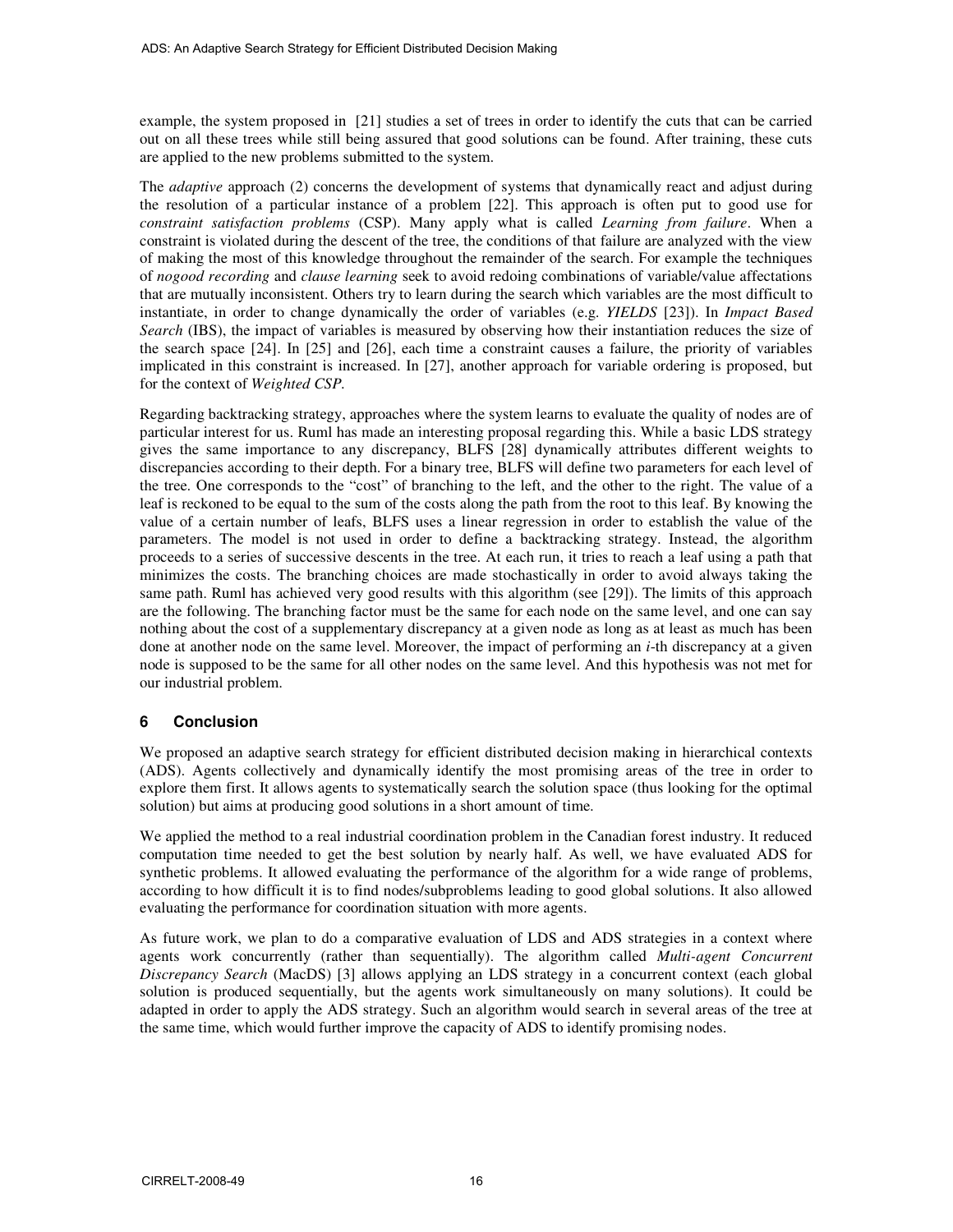#### **References**

- [1] C. Schneeweiss. *Distributed Decision Making*, New York: Springer, 2003.
- [2] R. Bhatnagar, P. Chandra and S. K. Goyal. "Models for multi-plant coordination", *European Journal of Operational Research*, vol. 67, 1993, pp. 141-160.
- [3] J. Gaudreault, J. M. Frayret and G. Pesant. "Discrepancy-based Method for Hierarchical Distributed Optimization", *Proceedings of the 19th IEEE International Conference on Tools with Artificial Intelligence*, 2007.
- [4] C. Kilger and B. Reuter. "Collaborative Planning" in: *Supply Chain Management and Advanced Planning*, H. Stadtler and C. Kilger Eds. New York: Springer, 2005, pp. 259-278.
- [5] A. Fink. " Supply Chain Coordination by Means of Automated Negotiations Between Autonomous Agents" in: *Multiagent-Based Supply Chain Management*, B. Chaib-draa and J. P. Müller Eds. New York: Springer, 2006. pp. 450
- [6] J. M. Frayret, S. D'Amours, A. Rousseau, S. Harvey and J. Gaudreault. "Agent-based Supply Chain Planning in the Forest Products Industry", *International Journal of Flexible Manufacturing Systems*, vol. 19, 2007.
- [7] G. Dudek and H. Stadtler. "Negotiation-based collaborative planning between supply chains partners", *European Journal of Operational Research*, vol. 163, 2005, pp. 668-687.
- [8] C. Schneeweiss and K. Zimmer. "Hierarchical coordination mechanisms within the supply chain", *European Journal of Operational Research*, vol. 153, 2004, pp. 687-703.
- [9] K. Hirayama and M. Yokoo. "Distributed partial constraint satisfaction problem", *International Conference on Principles and Practice of Constraint Programming, LNCS #1330*, 1997, pp. 222-236.
- [10] W. D. Harvey and M. L. Ginsberg. "Limited discrepancy search", *International Joint Conference on Artificial Intelligence*, 1995, pp. 607-613.
- [11] C. Le Pape and P. Baptiste. "Heuristic control of a constraint-based algorithm for the preemptive job-shop scheduling problem", *Journal of Heuristics*, vol. 5, 1999, pp. 305-325.
- [12] W. D. Harvey. "Nonsystematic backtracking search". Ph.D. thesis, Stanford University, California, 1995.
- [13] J. C. Beck and L. Perron. "Discrepancy-Bounded Depth First Search", *Workshop on Integration of AI and OR Technologies for Combinatorial Optimization Problems*, 2000, pp. 7-17.
- [14] W. H. Press. *Numerical recipes the art of scientific computing*, Cambridge: Cambridge University Press, 2007.
- [15] D. W. Marquardt. "An algorithm for least-squares estimation of nonlinear parameters", *Journal of the Society for Industrial and Applied Mathematics*, vol. 11, 1963, pp. 431-441.
- [16] J. Gaudreault, J. M. Frayret, A. Rousseau, and S. D'Amours. "Combined planning and scheduling in a divergent production system with co production", Université Laval, CENTOR, DT-2006-JMF-1, 2006.
- [17] I. J. Lustig and J. F. Puget. "Program Does Not Equal Program: Constraint Programming and Its Relationship to Mathematical Programming", *Interfaces*, vol. 31, 2001, pp. 29-53.
- [18] T. Walsh. "Depth-bounded discrepancy search", *International Joint Conference on Artificial Intelligence*, 1997, pp. 1388-1393.
- [19] F. Hutter, D. Babic, H. H. Hoos and A. J. Hu. "Boosting verification by automatic tuning of decision procedures", *Formal Methods in Computer Aided Design*, 2007, pp. 27-34.
- [20] S. L. Epstein, E. C. Freuder and R. J. Wallace. "Learning to support constraint programmers", *Computational Intelligence*, vol. 21, 2005, pp. 336-371.
- [21] E. Breimer, M. Goldberg, D. Hollinger and D. Lim. "Discovering optimization algorithms through automated learning", *Graphs and Discovery. DIMACS Working Group Computer-Generated Conjectures from Graph Theoretic and Chemical Databases, 12-16 Nov. 2001*, 2005, pp. 7-25.
- [22] R. Battiti, M. Brunato and F. Mascia. *Reactive Search and Intelligent Optimization*, Springer (In press), 2008.
- [23] W. Karoui, M.-J. Huguet, P. Lopez and W. Naanaa. "YIELDS: a yet improved limited discrepancy search for CSPs", *Proceedings of the 4th International Conference on the Integration of AI and OR Techniques in Constraint Programming for Combinatorial Optimization Problems*, 2007, pp. 99-111.
- [24] P. Refalo. "Impact-based search strategies for constraint programming", *International Conference on Principles and Practice of Constraint Programming, LNCS #3258*, 2004, pp. 557-71.
- [25] F. Boussemart, F. Hemery, C. Lecoutre and L. Sais. "Boosting systematic search by weighting constraints", *Proceedings of the 16th European Conference on Artificial Intelligence*, 2004, pp. 146-150.